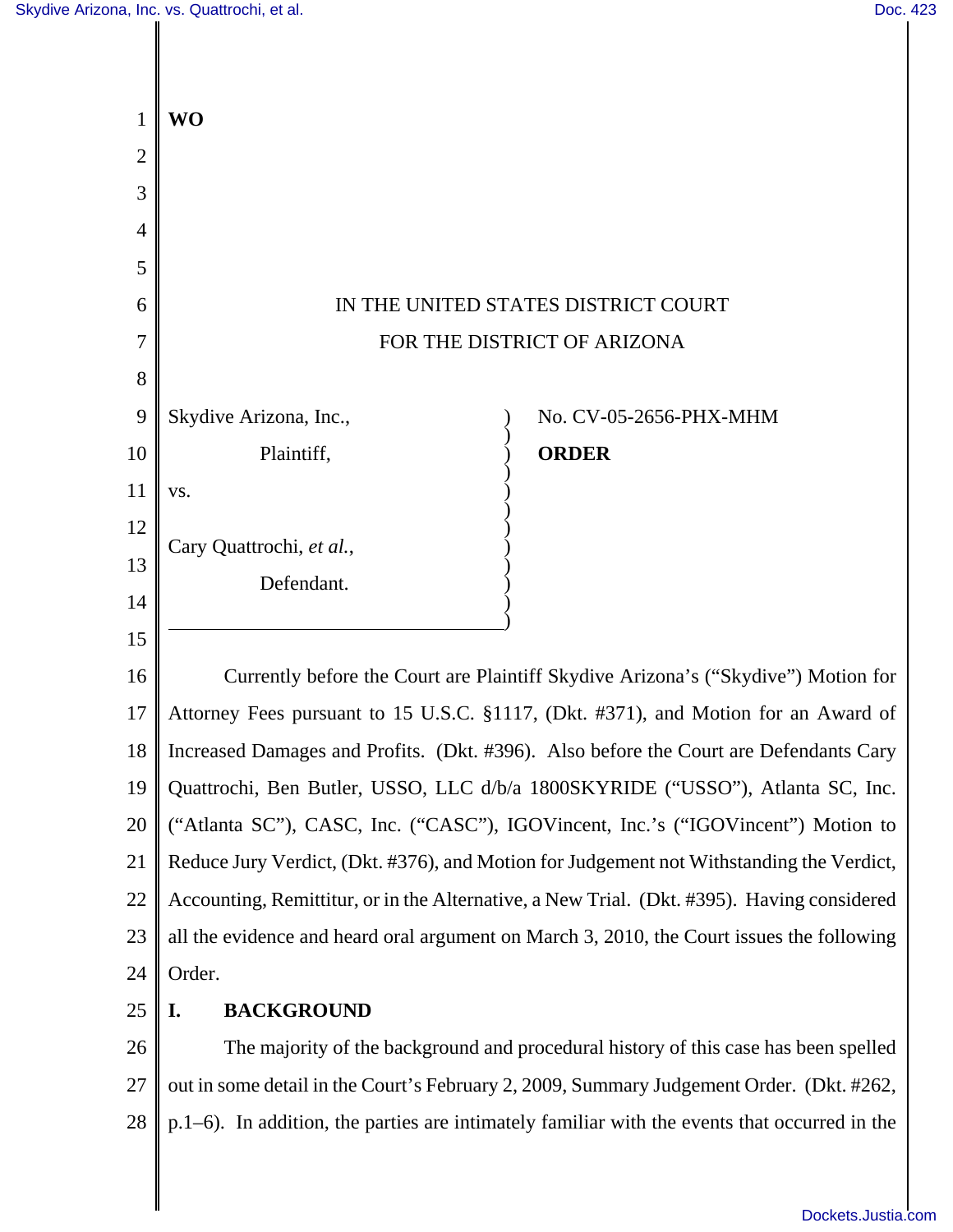1 2 3 4 runup to trial. For the purposes of this Order, it will suffice to say that a jury trial was held beginning in the latter part of September 2009, with the jury reaching its verdict on October 2, 2010. (Dkt. #370). The Court, however, did not enter judgment at that time, electing to wait until all post trial issues had been resolved.

5 6 7 8 9 10 11 12 13 14 15 16 17 18 In its verdict, the jury found all Defendants, except Atlanta SC, Inc., guilty of Trademark Infringement, and awarded \$2,500,000 in damages. It also determined that Cary Quattrochi was liable for inducing and aiding and abetting IGOVincent, Inc., USSO, LLC, and CASC, Inc.'s, infringement of Plaintiff's trademark and that Ben Butler induced and aided and abetted USSO, LLC and CASC, Inc., infringement, but not that of IGOVincent, Inc. The jury also awarded \$2,500,004 in profits on Plaintiff's trademark infringement claim, apportioning its award as follows: \$200,000 to Cary Quattrochi, \$500,000 to Ben Butler, and \$1.0 (one dollar) to all the other Defendants. In addition, the jury found that the infringement was wilful by clear and convincing evidence as to all Defendants. On Plaintiff's Lanham Act section 43(d) claim (cybersquatting), the jury found every Defendant liable, except for Atlanta SC, Inc. It went on to award statutory damages in the amount of \$100,000 for six separate domain names, for a total of \$600,000 in statutory damages. As to each \$100,000 award, the jury apportioned responsibility for the damages as \$80,000 to Cary Quattrochi and \$20,000 to Ben Butler.

19 20 21 22 23 Finally, on Plaintiff's Lanham Act section 43(a) claim (false advertising)—the Defendants' liability for which had been determined by this Court on summary judgement—the jury awarded Plaintiff \$1,000,000 in damages. The jury also found the Defendants' acts of false advertising were wilful by clear and convincing evidence as to all Defendants, except Atlanta, SC, Inc.

24

#### **II. DEFENDANTS' POST TRIAL MOTIONS**

25 26 27 28 Defendants filed two substantive post trial motions in this case. Both make nearly identical arguments, but are predicated on different legal theories. Defendants' first motion is entitled Cross-Motion to Reduce Jury Verdict ("first motion"). In it Defendants ask this Court to reduce the jury's verdict pursuant to § 35(a) of the Lanham Act, 15 U.S.C. 1117(a),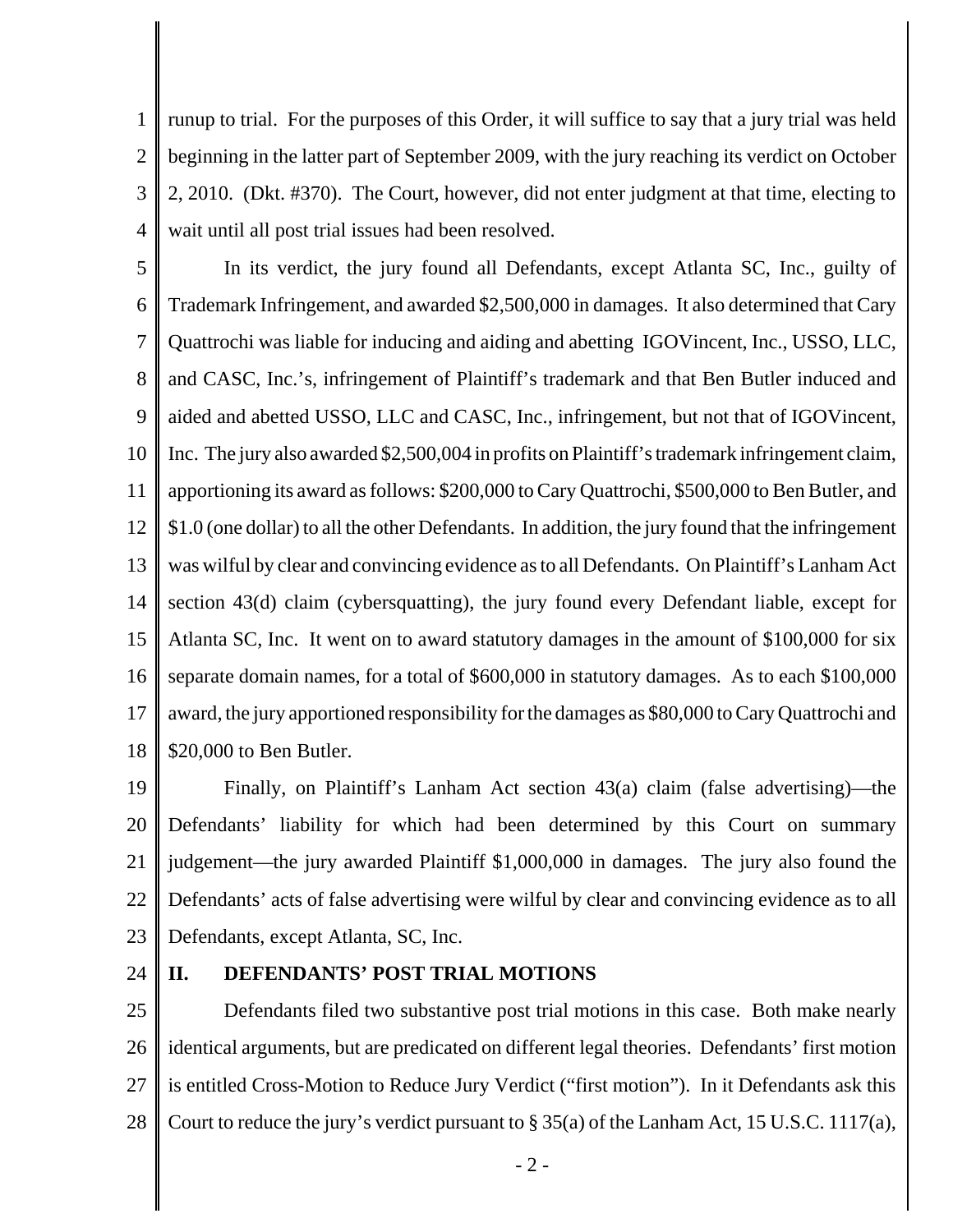1 2 3 4 5 6 7 but also make a number of arguments that appear to challenge the verdict as a matter of law. Defendants' second motion is titled a Motion for Judgement not Withstanding the Verdict, Accounting, Remittitur, or in the Alternative, a New Trial ("second motion"). This motion is brought pursuant to Rules 59 and 50 of the Federal Rules of Civil Procedure and asks this Court to reduce the jury's verdict and challenges the verdict as a matter of law. Because these motions, for the most part, raise identical arguments and seek the same remedy, the Court, where possible, will address them in tandem.

8

**A. Defendants' Motion for a New Trial, or in the Alternative, a Remittitur and Defendants' Cross Motion to Reduce Jury Verdict.**

# 9 10

#### **1. Legal Standards:**

#### **i. Rule 59**

11 12 13 14 15 16 17 18 19 20 21 22 23 24 25 26 27 28 Pursuant to Rule 59 of the Federal Rules of Civil Procedure ("Rule 59") the Court may, in certain circumstances, grant a new trial or offer a remittitur. See FED. R. CIV. PRO. 59(a). The decision of whether to grant a new trial rests with the sound discretion of the trial court. See Allied Chem. Corp. v. Daifon, Inc., 449 U.S. 33, 36 (1980). Traditionally, trial courts grant new trial motions "only if the verdict is contrary to the clear weight of the evidence, is based upon false or pernicious evidence or to prevent a miscarriage of justice." Molski v. M.J. Cable, Inc., 481 F.3d 724, 729 (9th Cir. 2007). In the context of damages, a new trial is generally granted when the trial court finds that the damages awarded by the jury are "grossly excessive or monstrous, clearly not supported by the evidence or based only on speculation or guesswork." See Monsanto Co. V. Ralph, 382 F.3d 1374, 1383 (Fed. Cir. 2004). When an award of damages justifies a new trial, the trial court may, within its discretion, "grant defendant's motion for a new trial or deny the motion conditional upon the prevailing party accepting a remittitur." Fenner v. Dependable Trucking Co., 716 F.2d 598, 603 (9th Cir. 1983). If the prevailing party accepts remittitur, judgment must be entered in the lesser amount. Id. This allows the party to avoid the delay and expense of a new trial when the jury's verdict is excessive in relation to the evidence found in the record. Unisplay S.A. v. Am. Elect. Sign Co., 69 F.3d 512, 519 (Fed. Cir. 1995).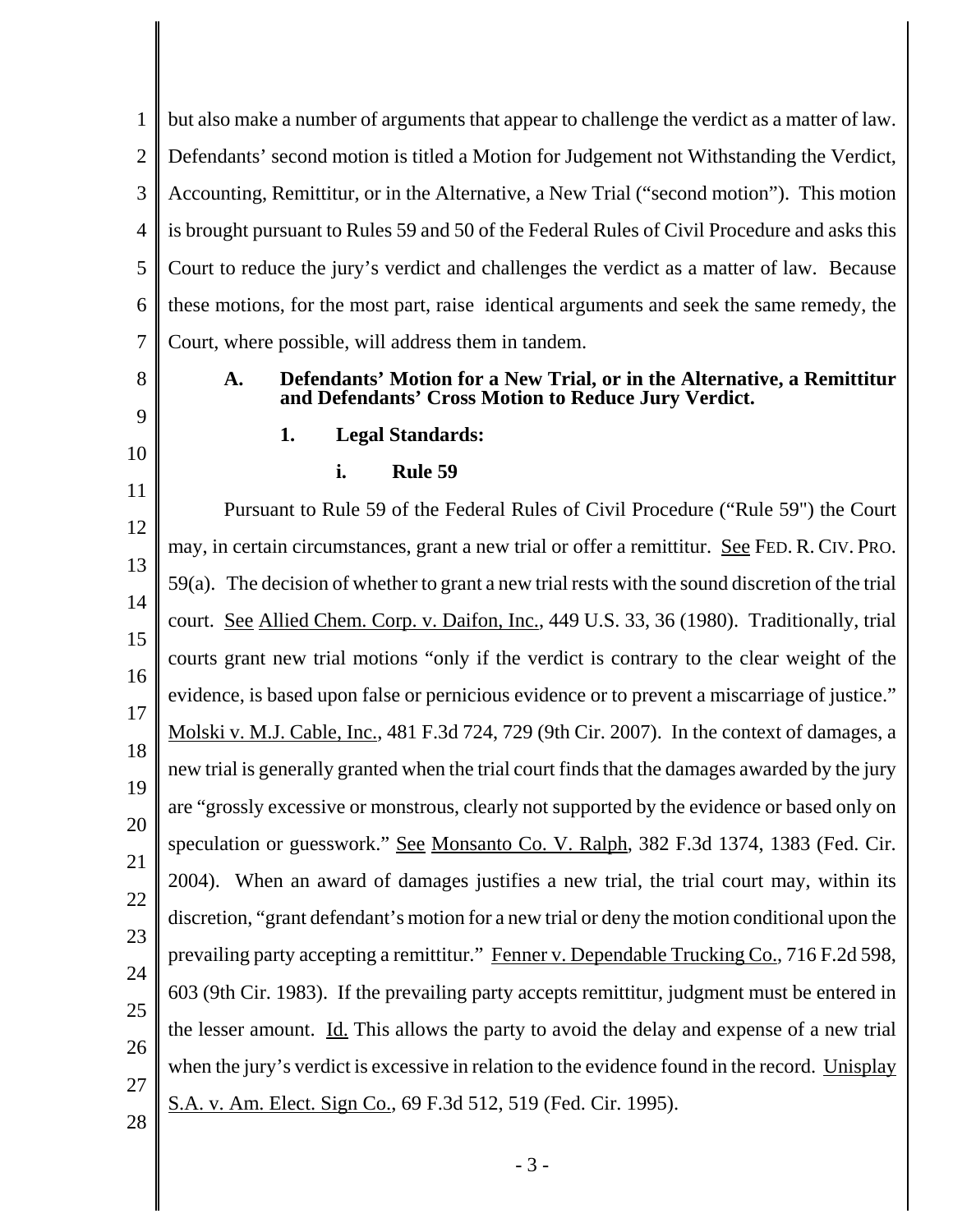#### **ii. Section 35(a) of the Lanham Act**

2 3 4 5 6 7 8 9 10 11 12 13 14 15 16 17 18 19 Section 35(a) of the Lanham Act controls this Court's ability to increase or decrease the Jury's verdict on actual damages and Defendants' profits. 17 U.S.C. 1117(a). Under § 35(a) a plaintiff "[may] recover (1) defendant's profits, (2) any damages sustained by the plaintiff, and (3) the costs of the action." Id. Regarding actual damages,  $\S 35(a)$  states that "in assessing damages the court may enter judgment, according to the circumstances of the case, for any sum above the amount found as actual damages, not exceeding three times such amount." Courts have interpreted the statutory language to prohibit a trial court from lowering a jury's award of actual damages. See Go Med. Indus. Pty., Ltd. v. Inmed Corp., 471 F.3d 1264, 1274 (Fed. Cir. 2006) ("[W]e agree with the district court that § 1117 does not allow for a downward adjustment of actual damages."); Collegenet, Inc. v. XAP Corp., 483 F.Supp.2d 1058, 1064 (D.Or. 2007) ("This provision does not allow for a downward adjustment of actual damages." (citing Go Med. Indus.)). Regarding an award of profits, however, courts have considerable leeway to increase or decrease a jury's award. Section 35(a) explains that "[i]f the court shall find that the amount of the recovery based on profits is either inadequate or excessive the court may in its discretion enter judgment for such sum as the court shall find to be just, according to the circumstances of the case." 15 U.S.C. 1117(a). In so doing the Court must only make sure that "[s]uch sum in either of the above circumstances shall constitute compensation and not a penalty." Id.

20

1

#### **2. Discussion**

21 22 23 24 25 26 27 With respect to Defendants' request for remittitur or a reduced verdict pursuant to  $\S$ 35(a), this Court has distilled the assertions made by Defendants in their first and second motions into three main arguments: (1) the jury's award of profits is improper because Plaintiff's expert Gary Freed's testimony concerning Defendants' profits was inappropriate, arbitrary, and unsupported; (2) the jury's award of profits is impermissible under  $\S 35(a)$ because it constitutes a windfall or penalty; and (3) the actual damages awarded to Plaintiff are speculative and duplicative. The Court will consider each argument in turn.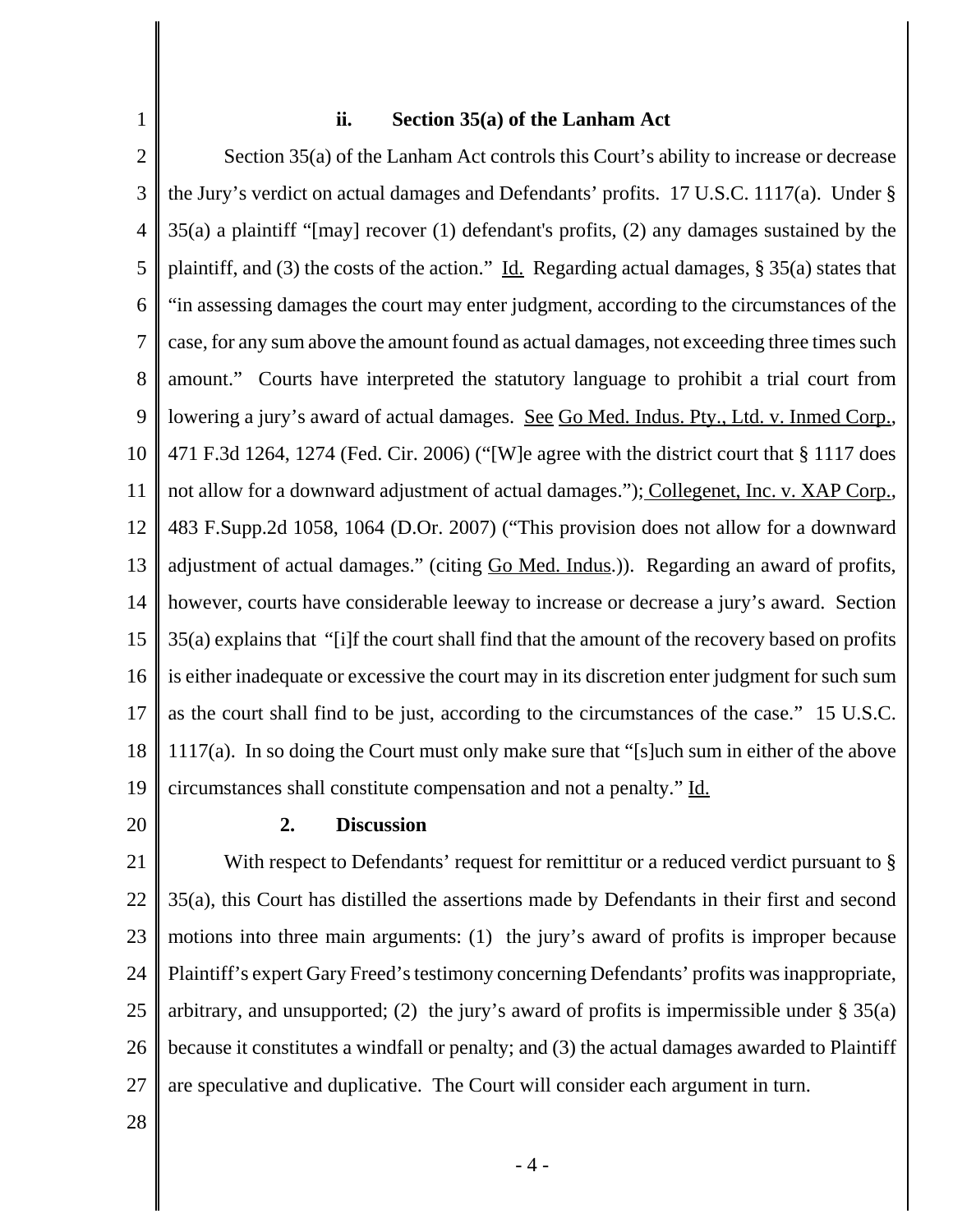1 2

#### **i. Mr. Gary Freed's expert testimony was not inappropriate, arbitrary, and unsupported**

3 4 5 6 7 8 9 10 11 12 13 14 In its first and second motions, Defendants attack the testimony of Plaintiff's damages expert, Gary Freed. Primarily, Defendants attack Mr. Freed's use of a 2.131 factor to extrapolate the number of sales related to Arizona made by Defendants from data that did include a purchaser's state of residence, his use of a 36 percent factor to capture the amount of Defendants' sales to non-Arizona residents for services that were to be delivered in Arizona, and his use of both the 2.131 and 36 percent factors in tandem, labeling them as double counting. In their first motion, Defendants' challenges to this evidence are general, describing Mr. Freed's conclusions as inappropriate, arbitrary, and unsupported without citation to relevant authority or prior objections. In their second motion, Defendants level the same accusations, but support them with a never before disclosed expert report by Thomas J. Kase, CPA, and make arguments pursuant to **Daubert v. Merrell Pharamaceuticals**, Inc., 509 U.S. 579 (1993), and its progeny.

15 16 17 18 19 20 21 22 Defendants' leveling of these accusations for the first time in the context of post-trial motions for remittitur and a reduction of profits pursuant to  $\S$  35(a) is problematic, as motions seeking a reduction in a jury's verdict a do not present an opportunity for Defendants to substantively challenge evidence that was presented to the jury. Instead, such motions require the Court to consider the evidence that was before the jury and determine whether it supports the jury's award. Because, however, Defendants raised these issues primarily in the context of their verdict-reduction motions, the Court will dispose of them now, before moving on to Defendants' arguments which are properly brought pursuant to Rule 59 and section 35(a).

23

# 24

### **ii. Defendants' disclosure of Mr. Kase is untimely**

25 26 27 28 Defendants did not disclose Mr. Kase as an expert witness pursuant to Federal Rule of Civil Procedure 26(a)(2). Indeed, their citation to his report marks the first time either Mr. Kase or his report have made an appearance in these proceedings. Rule  $37(c)(1)$  of the Federal Rules of Civil Procedure is quite clear: "If a party fails to provide information or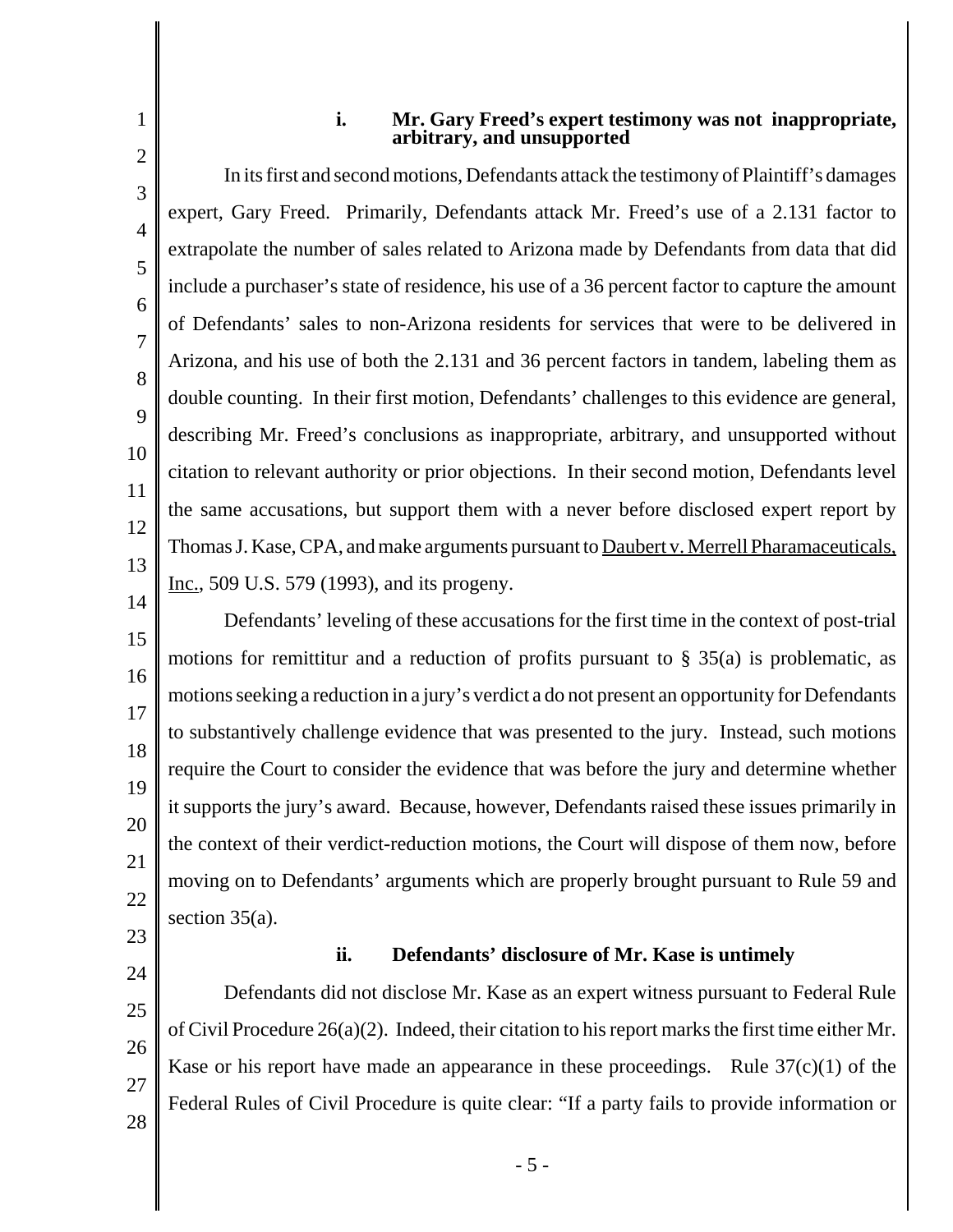1 2 3 4 5 6 7 8 9 identify a witness as required by Rule 26(a) or 26(e), the party is not allowed to use that information or witness to supply evidence on a motion, at a hearing, or at a trial, unless the failure was substantially justified or is harmless." Defendants' failure to comply with Rule  $37(c)(1)$  is neither justified nor harmless. Indeed, producing an expert report for the first time, during post-trial proceedings, for the purposes of discrediting the trial testimony of the opposing sides' expert, is highly unorthodox, completely inappropriate, and makes a mockery of the rules. Consequently, all references to Mr. Kase and his expert report are to be stricken from the record and this Court will give no consideration to Defendants' arguments predicated on Mr. Kase or his report.

10

#### **iii. Defendants' Daubert Challenge is untimely**

11 12 13 14 15 16 17 18 19 20 21 22 23 24 Similarly, Defendants have used their post-trial motion to assert, for the first time, a challenge under Daubert v. Merrell Pharamaceuticals, Inc., 509 U.S. 579 (1993). "In Daubert, the Supreme Court charged trial judges with the responsibility of acting as gate-keepers to 'ensure that any and all scientific testimony or evidence admitted is not only relevant, but reliable." U.S. v. Finley, 301 F.3d 1000, 1008 (9th Cir. 2002) (quoting Daubert, 509 U.S. at 589). Courts could hardly be described as gate-keepers if litigants could challenge evidence for the first time long after the gate has been opened and the evidence has been let through, and presented to the jury without objection. By failing to raise their Daubert objections to Mr. Freed at trial, Defendants have waived their right to make such a challenge in post trial motions. See Marbled Murrelet v. Babbitt, 83 F.3d 1060, 1067 (9th Cir. 1996) ("[T]he appropriate time to raise *Daubert* challenges is at trial. By failing to object to evidence at trial and request a ruling on such an objection, a party waives the right to raise admissibility issues on appeal."). Had Defendants wished to challenge Mr. Freed's testimony and methodology they should have, at a minimum, done so during trial.<sup>1</sup>

<sup>26</sup> 27 28 <sup>1</sup>At oral argument Defendants attempted to blame their failure to make the appropriate challenges to Mr. Freed's expert testimony on Plaintiff. This argument is disingenuous at best. It is true that the substance of Mr. Freed's testimony was disclosed to Defendants only during trial. This, however, was a result of Defendants failure to disclose their expert,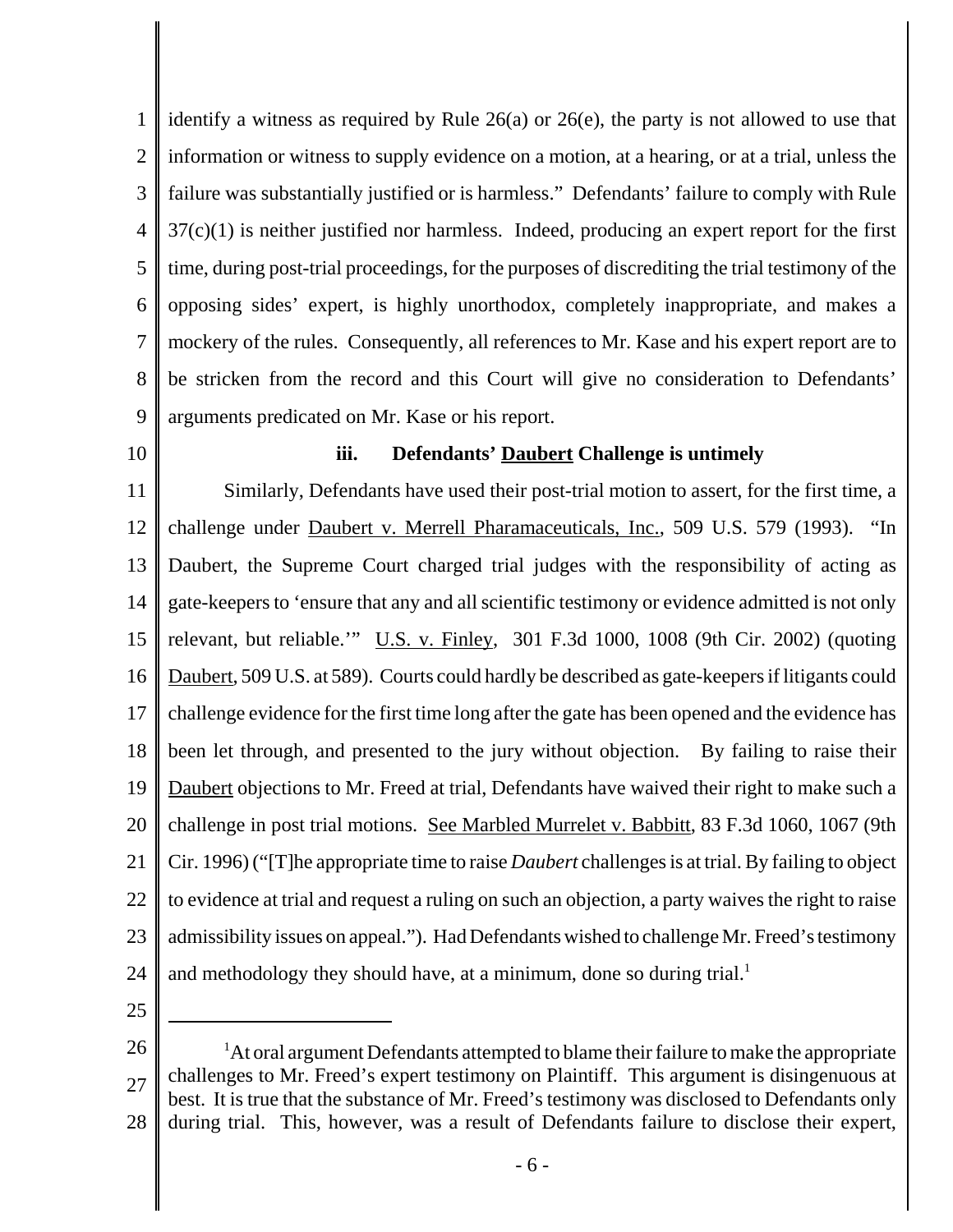1 2 3 4 5 6 Accordingly, this Court will not consider Defendants' Daubert arguments when determining whether remittitur pursuant to Rule 59 or a decrease in profits pursuant to § 35(a) is appropriate. This prohibition includes Defendants' arguments concerning the 2.131 factors, 36% factor, and double counting. Defendants' characterization of this evidence and testimony as inappropriate, arbitrary, and unsupported necessarily implicates the types of considerations that underlie the Daubert test and cannot properly be raised post-trial.<sup>2</sup>

7

### **2. Defendants' Penalty and Windfall Arguments**

8 9 10 11 12 Defendants argue that a remittitur is appropriate because the jury's award of of \$2,500,004 in Defendants' profits is a penalty and is, therefore, prohibited by  $\S 35(a)$ .<sup>3</sup> Section 35(a) states that an award of profits must constitute compensation and not a penalty. Additionally, the Ninth Circuit has cautioned that "[w]hen awarding profits . . . Plaintiff is not ... entitled to a windfall." Lindy Pen Co., Inc. v. Bic Pen Corp., 982 F.2d 1400, 1405 (9th

13

19

20 21 22 23 <sup>2</sup>The Court notes that Defendants did, in fact, make two objections to Mr. Freed's use of the 36 percent factor on the grounds of "Kumho." The Court overruled these objections. and Defendants did not re-urge its Kumho objections in a Rule 50(a) post trial motion, causing them to be waived. See E.E.O.C. v. Go Daddy Software, Inc., 581 F.3d 951, 961 (9th Cir. 2009) ("[A] party cannot properly raise arguments in its post-trial motion for judgment as a matter of law under Rule 50(b) that it did not raise in its pre-verdict Rule 50(a) motion." (internal quotations omitted)).

24 25 26 27 28 <sup>3</sup>Additionally, to the extent that Defendants intend to take issue with the fact that the jury, not this Court, determined the amount of profits Defendants earned from their infringement of Plaintiffs' trademark, the Court notes that Defendants did not object to the jury instructions or verdict form on this ground. Their failure to object constitutes a waiver of those arguments. See Yeti by Molly, Ltd. v. Deckers Outdoor Corp., 259 F.3d 1101, 1109 (9th Cir. 2001) (finding that by failing to object at trial, party waived its right to object post trail to a jury charge and verdict form).

<sup>14</sup> 15 16 17 18 Lilliam DeJesus during the appropriate discovery period. Instead of striking Ms. DeJesus as a witness, the Court allowed Plaintiff to depose her and granted Plaintiff permission to call an expert rebuttal witness, who turned out to be Mr. Freed. (Dkt. #307). Plaintiff was only able to depose Ms. DeJesus on the eve of trial. (Dkt. #326). Only after that deposition was Mr. Freed able to reach his expert conclusions. To be sure, the Court found this situation to be sub-optimal, but it was initially caused by Defendants' failure to disclose, not Plaintiff's. Additionally, the record shows that Plaintiff gave Defendants the data Mr. Freed later testified to at trial prior to that testimony. (See Dkt. #409).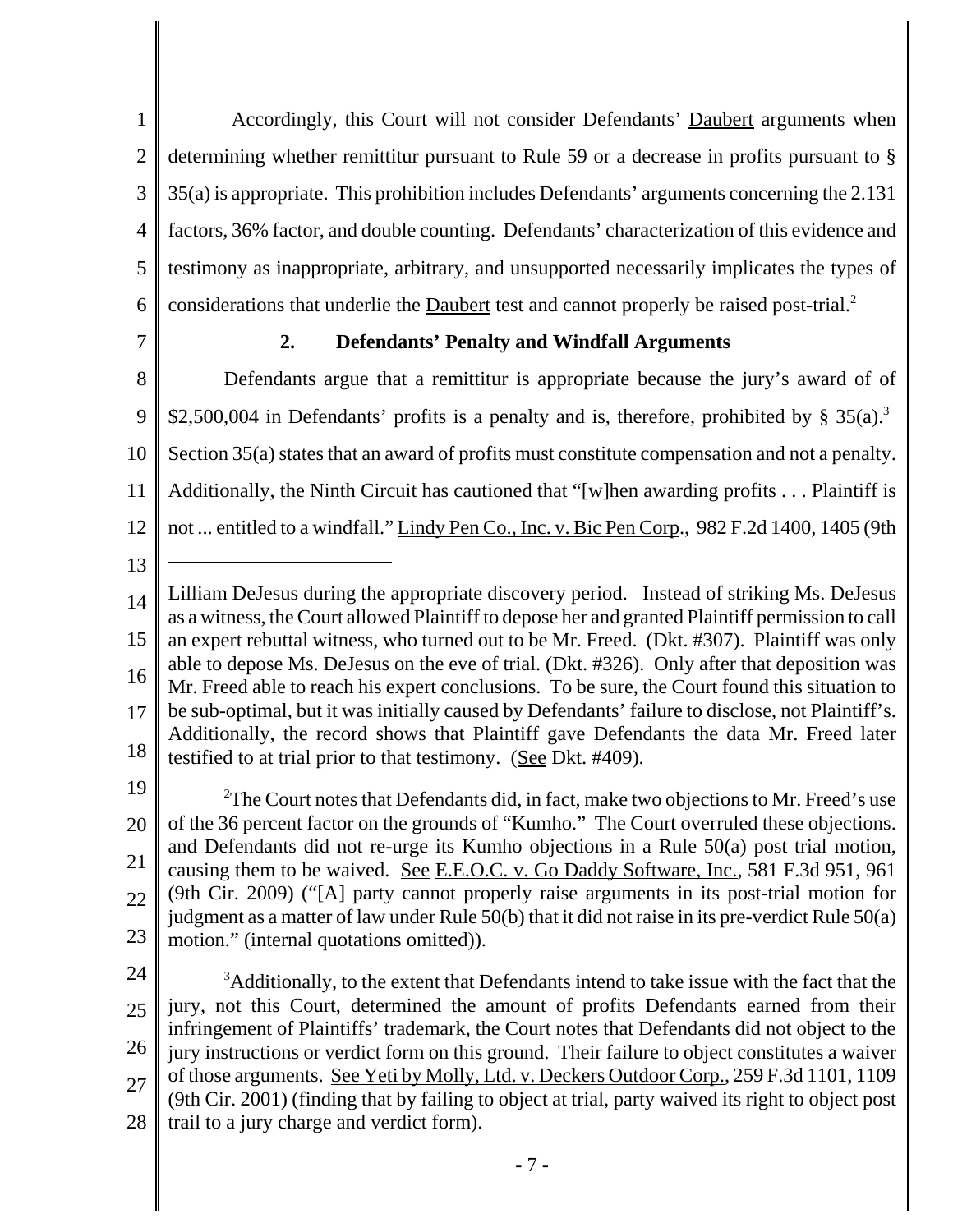1 2 3 4 5 6 7 8 9 10 11 12 13 Cir. 1993) (quoting Bandag, Inc. v. Al Bolser's Tire Stores, 750 F.2d 903, 918 (Fed. Cir. 1984)). Although technically addressed towards two different outcomes—a windfall versus a penalty—the Court finds these two phrases are nothing more than different sides of the same coin. It stands to reason that an award of profits is a penalty if it is not compensatory in nature. And, if the award unfairly penalizes a defendant, then it is likely a windfall for the plaintiff. By authorizing courts to lower an excessive award of profits or raise an award that is inadequate, § 35(a) places the responsibility for policing the line between a compensatory award and one that is a windfall or a penalty with the trial judge. 15 U.S.C. 1117(a) ("[i]f the court shall find that the amount of the recovery based on profits is either inadequate or excessive the court may in its discretion enter judgment for such sum as the court shall find to be just, according to the circumstances of the case."). Accordingly, the Court will consider whether or not the jury's award of profits was excessive in light of the evidence presented to the Jury.

14 15 16 17 18 19 20 As a preliminary matter, most of Defendants' arguments regarding windfall and penalty are predicated on their disagreement with the methodology employed by Mr. Freed to determine what percentage of Defendants' customers, and therefore their profits, resulted from Defendants' infringement of Plaintiff's trademark. As has already been explained, in considering whether or not the jury's award of profits was excessive, the Court may only consider the evidence that was before the jury; it cannot base its conclusions on any of Defendants' arguments concerning the methodology underlying Mr.Freed's expert testimony.

21 22 23 24 25 26 27 28 Turning to the evidence, Defendants seems to ignore the allocation of the burden of proof concerning profits. When seeking profits, the Plaintiff's only burden is to prove the Defendants' gross revenues. See 15 U.S.C. 1117(a) ("In assessing profits the plaintiff shall be required to prove defendant's sales only."). The burden falls on the Defendant to prove all deductions and expenses that it believes are necessary to reach an accurate calculation of profits. Id. ("[D]efendant must prove all elements of cost or deduction claimed."); Maier Brewing Co. v. Fleischmann Distilling Corp., 390 F.2d 117, 124 (9th Cir. 1968) ("the defendant has the burden of proof as to any deductions from his gross sales."). Plaintiff met

- 8 -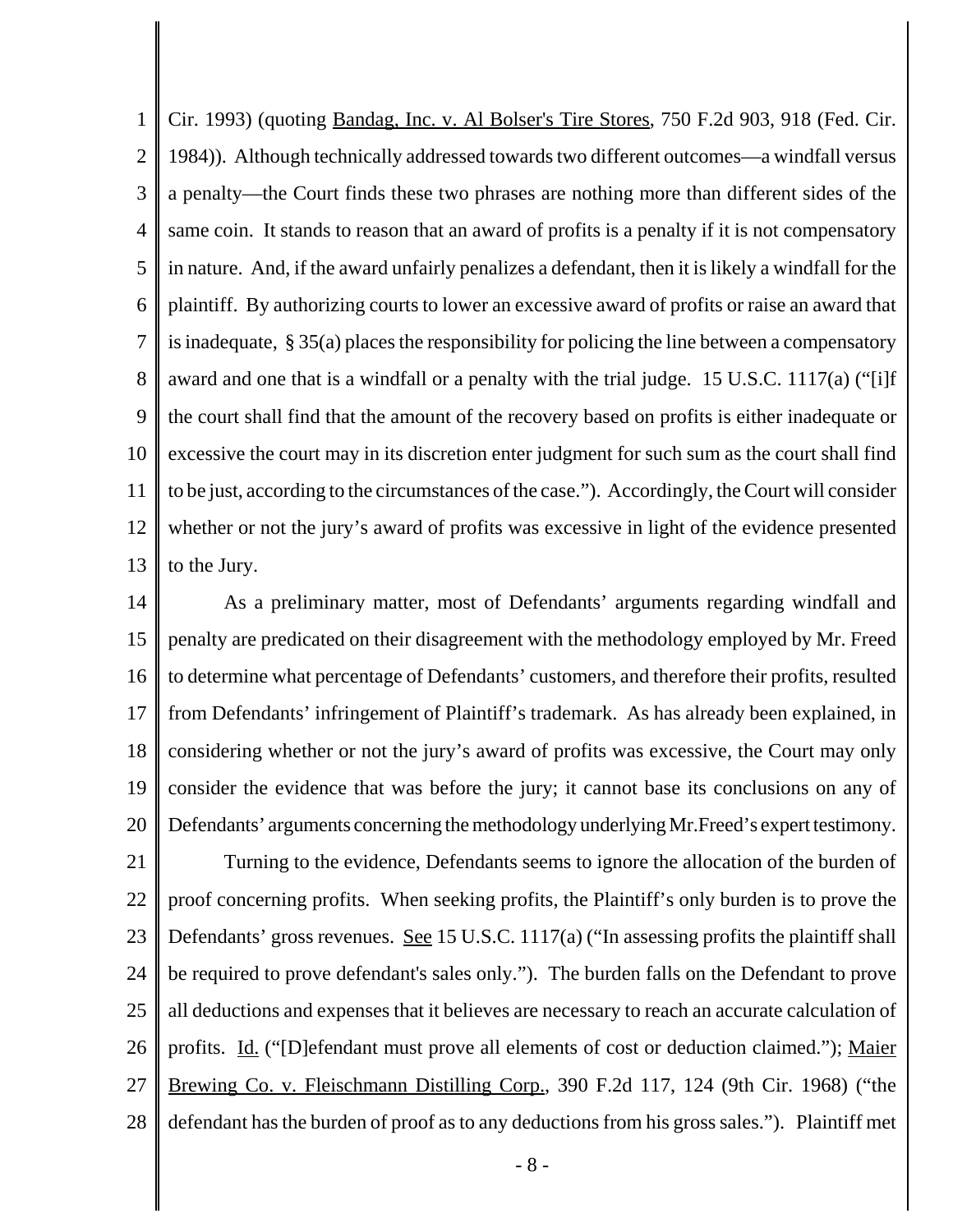1 2 3 4 5 6 7 its burden, putting on evidence showing Defendants' gross revenues and putting on Mr. Freed's testimony concerning what portion of those revenues were attributable to infringement. If Defendant is upset with the jury's determination of its profits, this ultimately reflects its failure to adequately meet its burden of proving which sales were not attributable to its infringement. See Nintendo of America v. Dragon Pacific Intn'l, 40 F.3d 1007, 1012 (9th Cir. 1994) ("The burden is upon Defendant to prove that sales were demonstrably not attributable to the infringing mark.").<sup>4</sup>

8 9 10 11 12 13 14 15 Ultimately, the jury needed to make a credibility determination, which it did. It determined that the amount of profits was, \$2,500,004, which was in between the minimum and maximum amounts suggested by Gary Freed. This suggests to the Court that the jury took its responsibility seriously, taking into account some of the deductions from gross profits suggested by Defendants. Because the award appears to have been made in light of the evidence and is not beyond the possible amount of profits earned by Defendants as a result of their infringement of Plaintiff's trademark, this Court cannot conclude it was a penalty or a windfall.

16 17 18 19 20 Similarly, Defendants seem to argue that this Court should reduce the Jury's award of profits because it is too speculative. The case law Defendants cite regarding speculativeness, however, relates to an award of actual damages under § 35(a), not profits. Accordingly, the Court will assume that Defendants' reference to the speculative nature of the profits award is brought pursuant to its Rule 59 motion, as Rule 59 allows this Court to

<sup>22</sup> 23 24 25 26 27 28 <sup>4</sup>Defendants also argue that Mr. Freed's testimony concerning incremental operating expenses likely resulted in the jury incorrectly calculating profits. The jury instructions informed the jury that it should deduct operating expenses and overhead when calculating Defendants' profits. Mr. Freed testified concerning the theory of incremental costs, which holds that operating expenses should be calculated by considering expenses incurred only as a result of Defendants' sales stemming from infringement. Plaintiff asserts that the concept of incremental sales is generally accepted and has been peer reviewed, but that is besides the point as Defendants failed to object to Mr. Freed's testimony concerning incremental operating expenses at trial. Once again, Defendants cannot attack Mr. Freed's methodology through post trial motions when they have failed to make the proper record.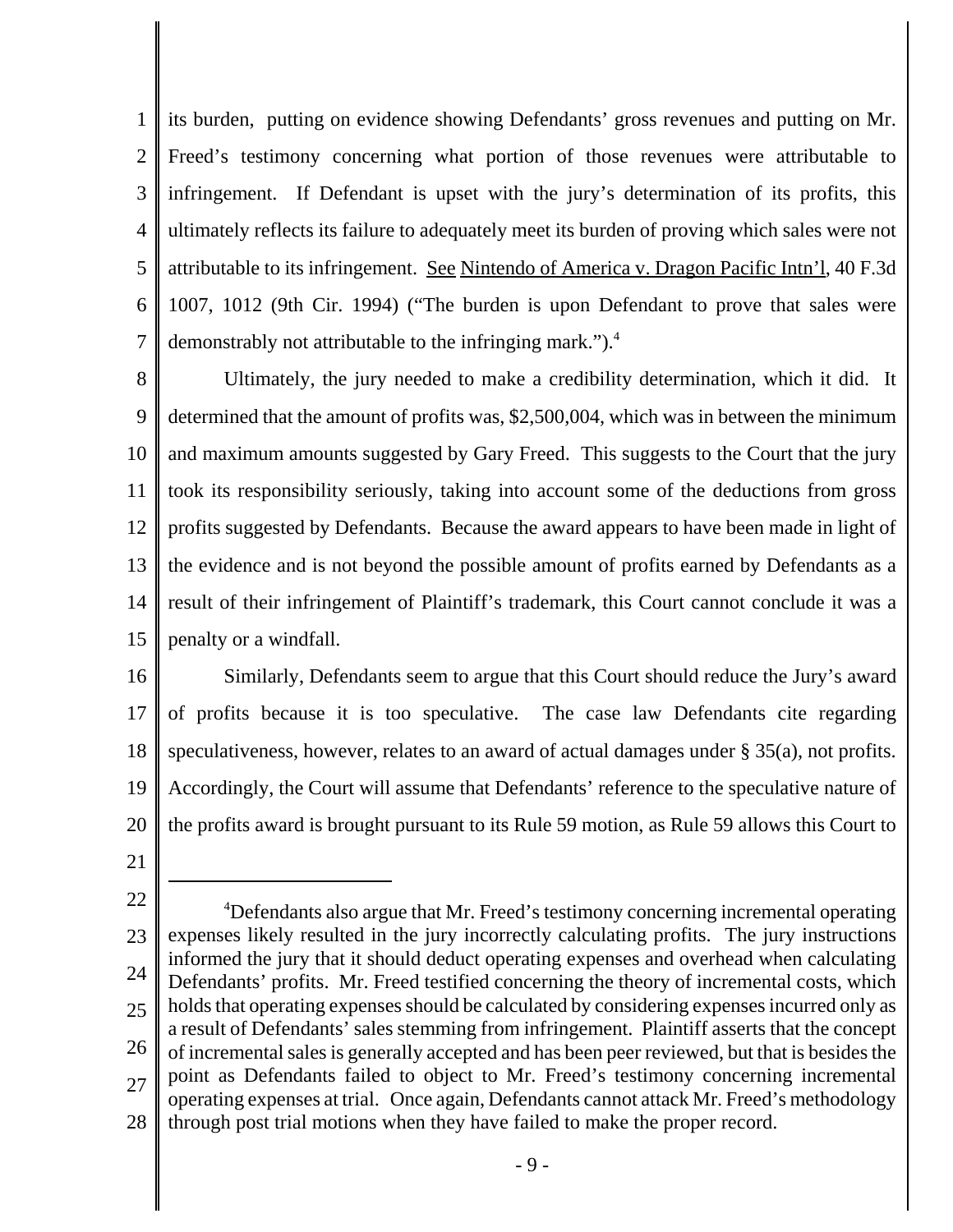1 2 3 4 5 grant a new trial or order a remittitur when a jury award is based on guesswork or speculation. See Monsanto Co. V. Ralph, 382 F.3d 1374, 1383 (Fed. Cir. 2004) (noting remittitur is appropriate only where award is "based only on speculation or guesswork."). Having reviewed the record, the Court does not believe the jury's award is overly speculative.

6 7 8 9 10 11 12 13 14 15 16 17 18 19 20 21 22 23 24 25 As this Court has noted, the Jury's award is predicated on the expert testimony of Mr. Freed, and that award falls squarely within the estimate of profits Mr. Freed presented to the Jury. The question, then, is whether or not Mr. Freed's various schedules are overly speculative. The Court finds that they are not. While it is true that Mr. Freed's model utilized various factors—the 36% and 2.131 factor—to account for sales to out of state residents that were the result of Defendants' infringement, they do not render the Jury's verdict overly speculative. First, the Court notes that Defendants were only able to provide Plaintiff with half of the pertinent financial records, the other half having been destroyed when the Defendants' computer system crashed. Additionally, a large part of the records with which Mr. Freed did work lacked the home state of the purchaser. Mr. Freed was forced, therefore, to resort to extrapolation to come up with an accurate assessment of the Defendants' profits stemming from their infringing activities. Extrapolation necessarily entails a degree of speculation, that cannot be avoided. Speculation does not, however, render extrapolation invalid as a means by which to present evidence. See e.g., U.S. v. Williams, 989 F.2d 1061, 1074 (9th Cir.1993) ("The extrapolation relied on by the government and accepted by the district court was a reasonable one based on evidence of a very well-equipped methamphetamine lab."). Mr. Freed's extrapolated data was not pulled from thin air. Instead, it was based on Defendants' sales data encompassing half of the time period in question. The Court does not find that such extrapolation renders Mr. Freed's testimony so speculative as to necessitate remittitur or a new trial.

- 26  $1/1$
- 27
- 28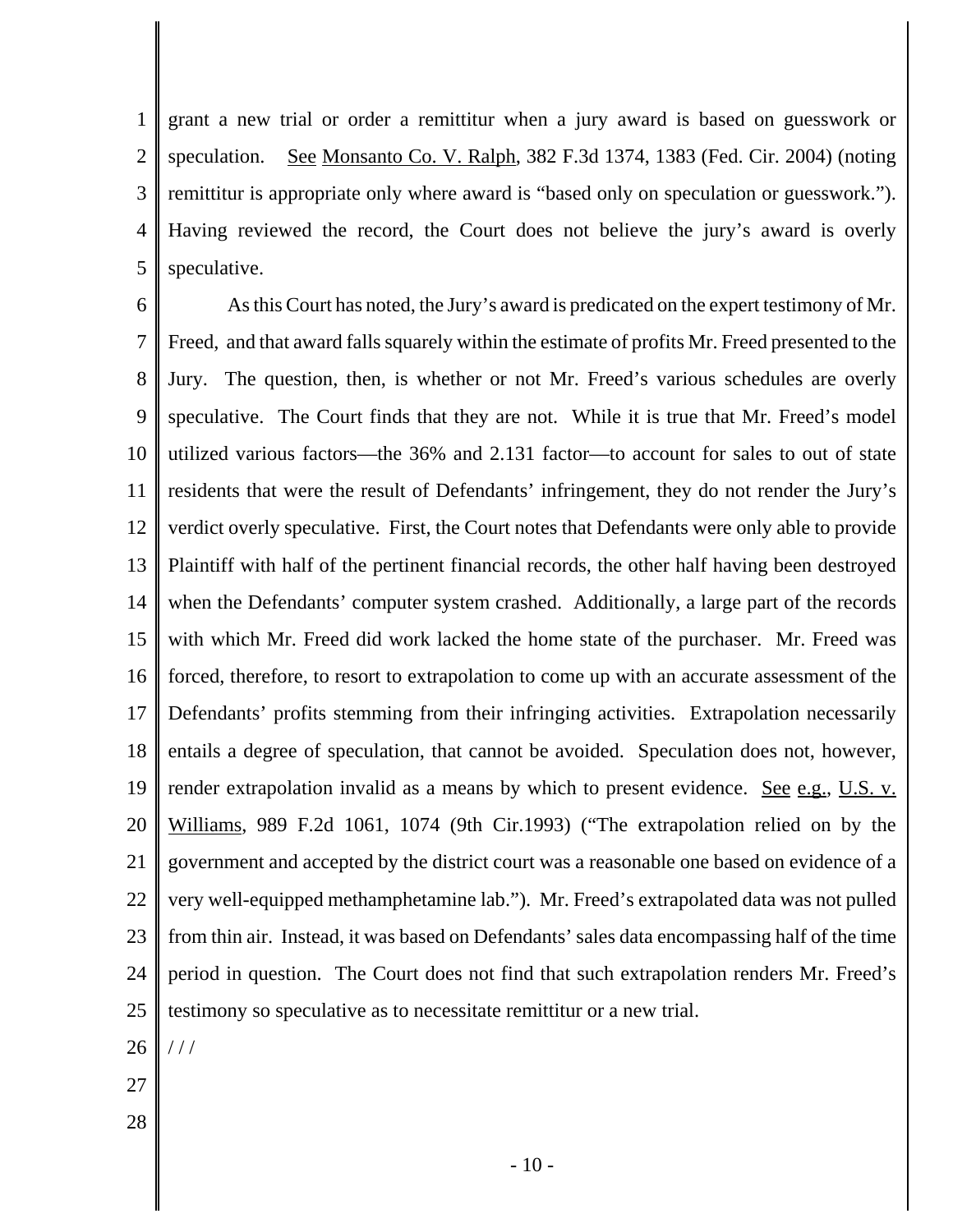# 1 2

#### **3. The award of damages was neither speculative, unsupported by the evidence, nor duplicative**

3 4 5 6 7 8 9 10 11 12 13 14 In their first and second motions Defendants argue that the jury's award cannot stand because Plaintiff's damages are speculative and not, therefore, supported by evidence, and the jury's award of profits and actual damages at the same time is a prohibited duplicative recovery.<sup>5</sup> As a preliminary matter, the Lanham Act does not permit this Court to decrease the jury's verdict of actual damages. See Go Med. Indus. Pty., Ltd. v. Inmed Corp., 471 F.3d 1264, 1274 (Fed. Cir. 2006). Additionally, § 35(a) explicitly states that a plaintiff may recover both actual damages and profits. 15 U.S.C. 1117(a). The Court assumes, therefore, that Defendant's arguments concerning a speculative and duplicative award are made pursuant to its Rule 59 motion. Under Rule 59 the Court may order a new trial or grant a remittitur when the damages award is "grossly excessive or monstrous, clearly not supported by the evidence or based only on speculation or guesswork." See Monsanto Co. V. Ralph, 382 F.3d 1374, 1383 (Fed. Cir. 2004).

15 16 17 18 19 20 21 22 23 24 25 The Court will address Defendants' charges of a duplicative award first. As the Court just mentioned, it is certainly not error to have allowed Plaintiff to recover profits and actual damages. The Court notes, however, that Defendants did not object to the jury instructions or verdict form concerning either profits or damages individually or together. Their failure to object constitutes a waiver of any argument that the jury was misinstructed. See Yeti by Molly, Ltd. v. Deckers Outdoor Corp., 259 F.3d 1101, 1109 (9th Cir. 2001) (finding that by failing to object at trial, party waived its right to object post trial to a jury charge and verdict form). Additionally, the Court notes that the instruction titled "Defendants' Profits" directed the jury that it "may not, however, include in any award of profits any amount that [it] took into account in determining actual damages," mitigating any concern about a duplicative recovery. (Dkt. #365); see Simmons v. South Carolina, 512 U.S. 154, 171, 114 (1994) ("[J]uries ordinarily are presumed to follow the court's instructions.").

<sup>27</sup> 28 <sup>5</sup>Defendants do no distinguish between the two damage awards made by the jury. The jury awarded Plaintiff \$2,500,000 in damages under §32(a) and \$1,000,000 under §43(a).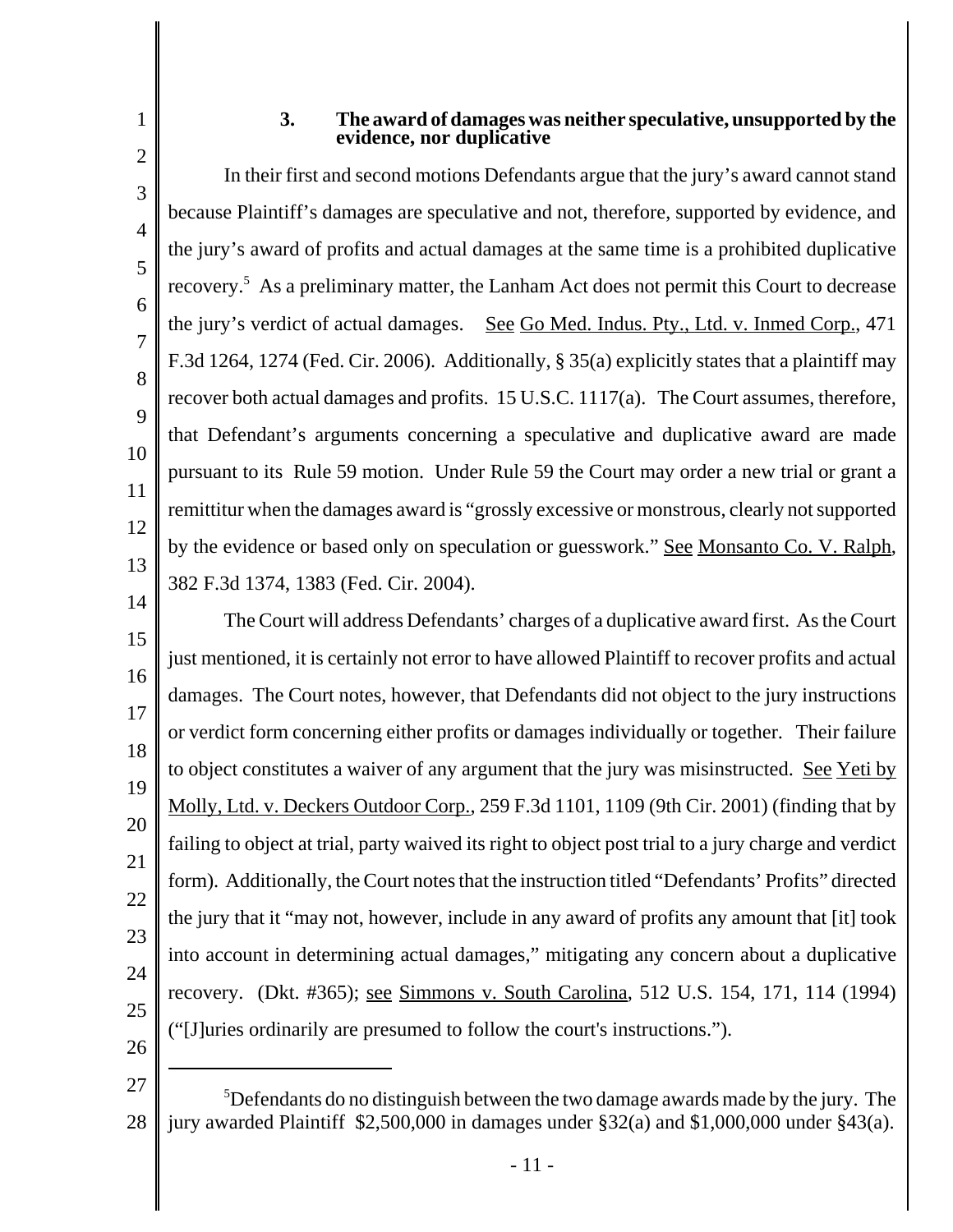1 2 3 4 5 6 7 8 The Court next turns to Defendants' arguments that the jury's awards of damages were speculative and unsupported by the evidence. Defendants argue, in essence, that Plaintiff failed to provide evidence quantifying its actual damages. It is true that Plaintiff did not introduce any evidence regarding its lost profits. This, however, was to be expected, as this Court allowed Plaintiff to receive Defendants' profits precisely because proving Plaintiff's lost profits would be too difficult. (Dkt. #262); <u>See Lindy Pen Co.</u>, 982 F.2d at 1407 (noting that when proving lost profits is too difficult "a court may award damages based on defendant's profits on the theory of unjust enrichment.").

9 10 11 12 13 14 15 16 17 18 19 20 21 22 Lost profits, however, were not the only factor the jury was permitted to consider when determining actual damages. The instructions also told the jury to consider: (1) injury to the Plaintiff's reputation; (2) injury or loss of Plaintiff's goodwill, including injury to general business reputation; (3) the expense of preventing customers from being deceived; and (4) the cost of future corrective advertising reasonably required to correct public confusion caused by the infringement. (Dkt. #365). To this end, Plaintiff introduced evidence concerning its advertising expenditures between 1997 to 2007, i.e. money spent promoting its mark. These exhibits show that Plaintiff spent hundreds of thousands of dollars promoting its mark. (See Trial Exhbs. 152–154). A jury may properly take such expenditures into account when attempting to quantify the loss of a plaintiff's goodwill. See Smith Corona Corp. v. Pelikan, Inc., 784 F.Supp. 452, 476 (M.D.Tenn. 1992) ("in order to calculate damage to a corporation's goodwill due to a competitor's false advertising, one must take into account the amount of money expended by the injured corporation in the promotion of its trademark.").

23

24 25 26 27 28 Additionally, the Court notes that actual damages under the Lanham Act are calculated based on tort-law principles. Lindy Pen Co., Inc. v. Bic Pen Corp., 982 F.2d 1400, 1408 (9th Cir. 1993) ("Trademark remedies are guided by tort law principles."). A well know principle of tort law is that loss of goodwill or reputation is difficult to quantify. Days Inns Worldwide, Inc. v. Patel, 2005 WL 4655381, \*5 (S.D. Cal., Feb. 7, 2005) ("the loss of goodwill caused by consumer confusion is . . . difficult to quantify."); see RESTATEMENT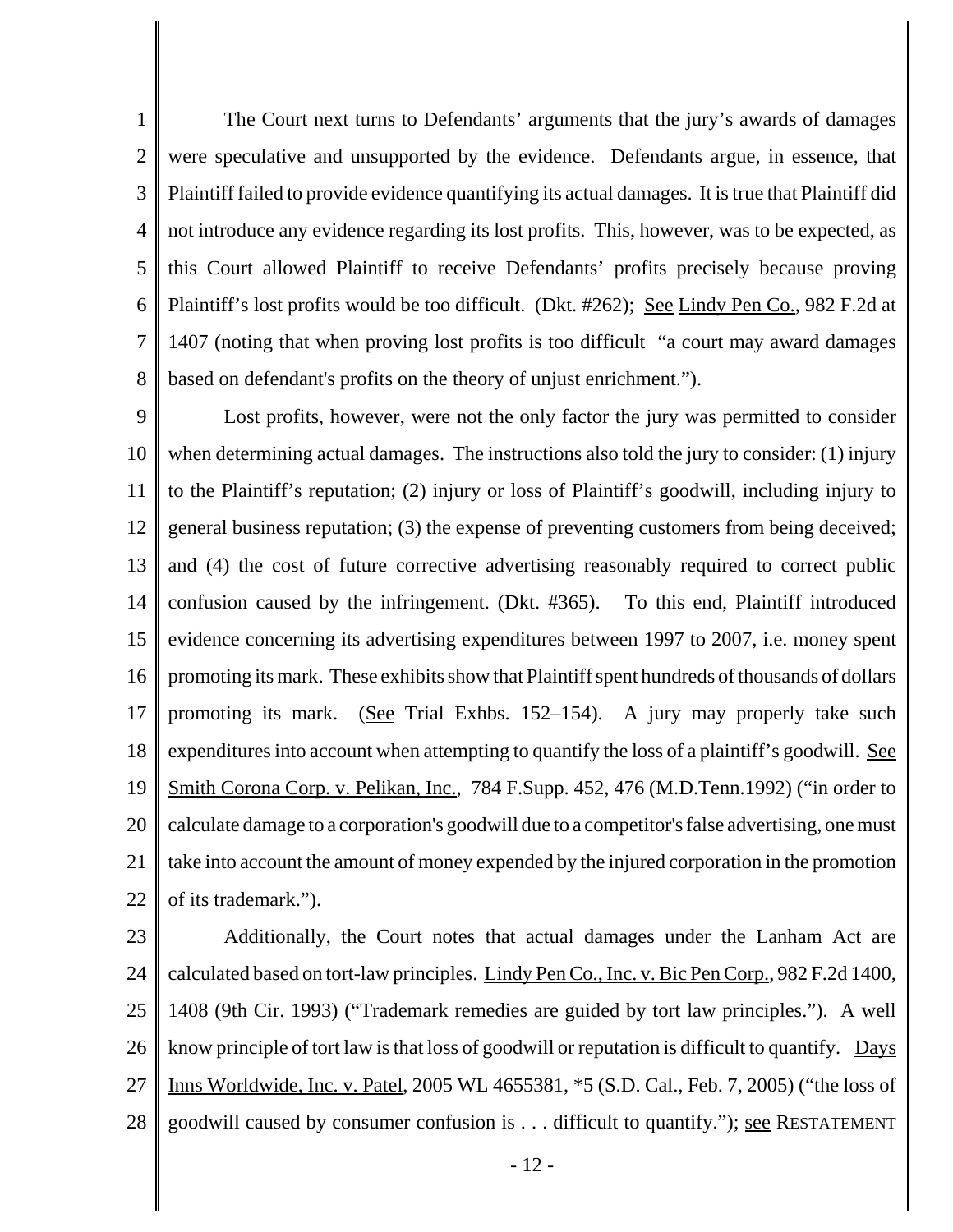1 2 3 4 5 6 7 8 9 (SECOND) OF TORTS § 912 cmt.b ("For harm to . . . reputation, compensatory damages reasonably proportioned to the intensity and duration of the harm can be awarded without proof of amount other than evidence of the nature of the harm); id. ("There is no direct correspondence between money and harm to . . . reputation."). Accordingly, after determining the presence of an injury, the jury had discretion to make a reasonable estimate of the harm caused to Plaintiff's reputation by Defendants. RESTATEMENT (SECOND) OF TORTS § 912 cmt.b ("The discretion of the judge or jury determines the amount of recovery, the only standard being such an amount as a reasonable person would estimate as fair compensation.").

10 11 12 13 14 15 16 17 18 19 20 21 Based on the voluminous evidence presented at trial of Plaintiff's stellar business reputation and the steps taken to achieve that reputation, this Court is unable to say the jury's awards are unreasonable. The jury learned how Skydive Arizona grew from a small business into one of the largest and most well respected jump centers in the world. Accordingly, the jury may well have determined that Plaintiff's reputation was very valuable and that any harm to its reputation would be equally costly. Likewise, Plaintiff put on evidence of phone calls it received from angry customers of Defendants' business who mistakenly believed they have been deceived by Skydive Arizona. The jury may have concluded that for every customer who called Skydive Arizona to complain, many others elected to keep their grievance private, suggesting the scope of the harm could have been quite large. Additionally, the jury may have determined that the cost of future corrective advertising to correct the public confusion caused by the infringement will be quite costly as well.

22 23 24 25 26 27 In the end, there is no way for this Court to step inside the mind of the jury. For that reason, a jury's verdict should not be overturned lightly. While there are plausible arguments to be made that the jury's verdict was too high, this Court does not find it goes against the clear weight of the evidence or would in any way constitute a miscarriage of justice. Molski v. M.J. Cable, Inc., 481 F.3d 724, 729 (9th Cir. 2007) (noting that Court should only order new trial or remittitur "if the verdict is contrary to the clear weight of the evidence, is based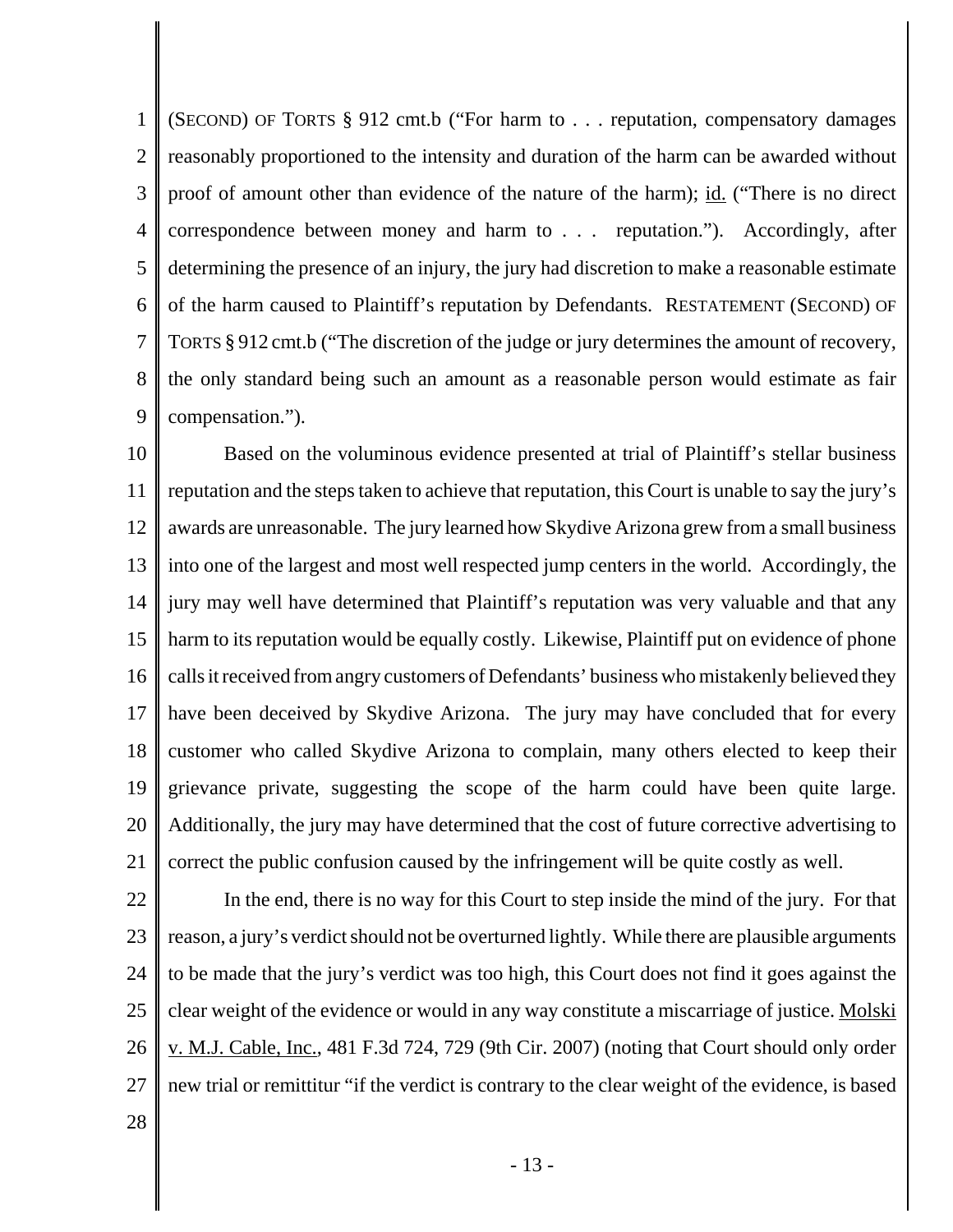1 2 upon false or pernicious evidence or to prevent a miscarriage of justice."). Accordingly, Defendants' motion for remittitur or a new trial is denied.

3

#### **B. Defendant's Renewed Motion for Judgment as a Matter of Law**

4 5 6 7 8 9 10 11 12 13 14 15 A renewed motion for judgment as a matter of law pursuant to Rule 50(b) of the Federal Rules of Civil Procedure ("Rule 50") is properly granted "if the evidence, construed in the light most favorable to the nonmoving party, permits only one reasonable conclusion, and that conclusion is contrary to the jury's verdict." Pavao v. Pagay, 307 F.3d 915, 918 (9th Cir. 2002). The "jury's verdict must be upheld if its is supported by substantial evidence, which is evidence adequate to support the jury's conclusion, even if it is also possible to draw a contrary conclusion." Id. Accordingly, a court "can overturn the jury's verdict and grant such a motion only if there is no legally sufficient basis for a reasonable jury to find for that party on that issue." Costa v. Desert Palace, Inc., 299 F.3d 858, 859 (9th Cir. 2002) (internal citations omitted). If there is "sufficient evidence before the jury on a particular issue, and if the jury instructions on the issue were correct, then the jury's verdict must stand." Transgo, Inc. v. Ajac Transmission Parts Corp., 768 F.2d 1001, 1014 (9th Cir. 1985).

16 17 18 19 20 21 22 23 24 25 26 27 In ruling on a motion for judgment as a matter of law, the trial court must view all evidence in the light most favorable to the nonmoving party, draw all reasonable inferences in the favor of the nonmovant, and disregard all evidence favorable to the moving party that the jury is not required to believe. Costa, 299 F.3d at 859. The court "may not substitute [its] view of the evidence for that of the jury," nor can the court "make credibility determinations nor weigh the evidence."  $\underline{Id}$ . The "high hurdle" of the 50(b) standard thus "recognizes that credibility, inferences, and fact-finding are the province of the jury, not [the] court." Id.Because, however, a Rule 50(b) motion renews a previously filed Rule 50(a) motion, the Court's review is limited by the scope of the preceding Rule 50(a) motion. See E.E.O.C. v. Go Daddy Software, Inc., 581 F.3d 951, 961 (9th Cir. 2009) ("[A] party cannot properly raise arguments in its post-trial motion for judgment as a matter of law under Rule 50(b) that it did not raise in its pre-verdict Rule 50(a) motion." (internal quotations omitted)).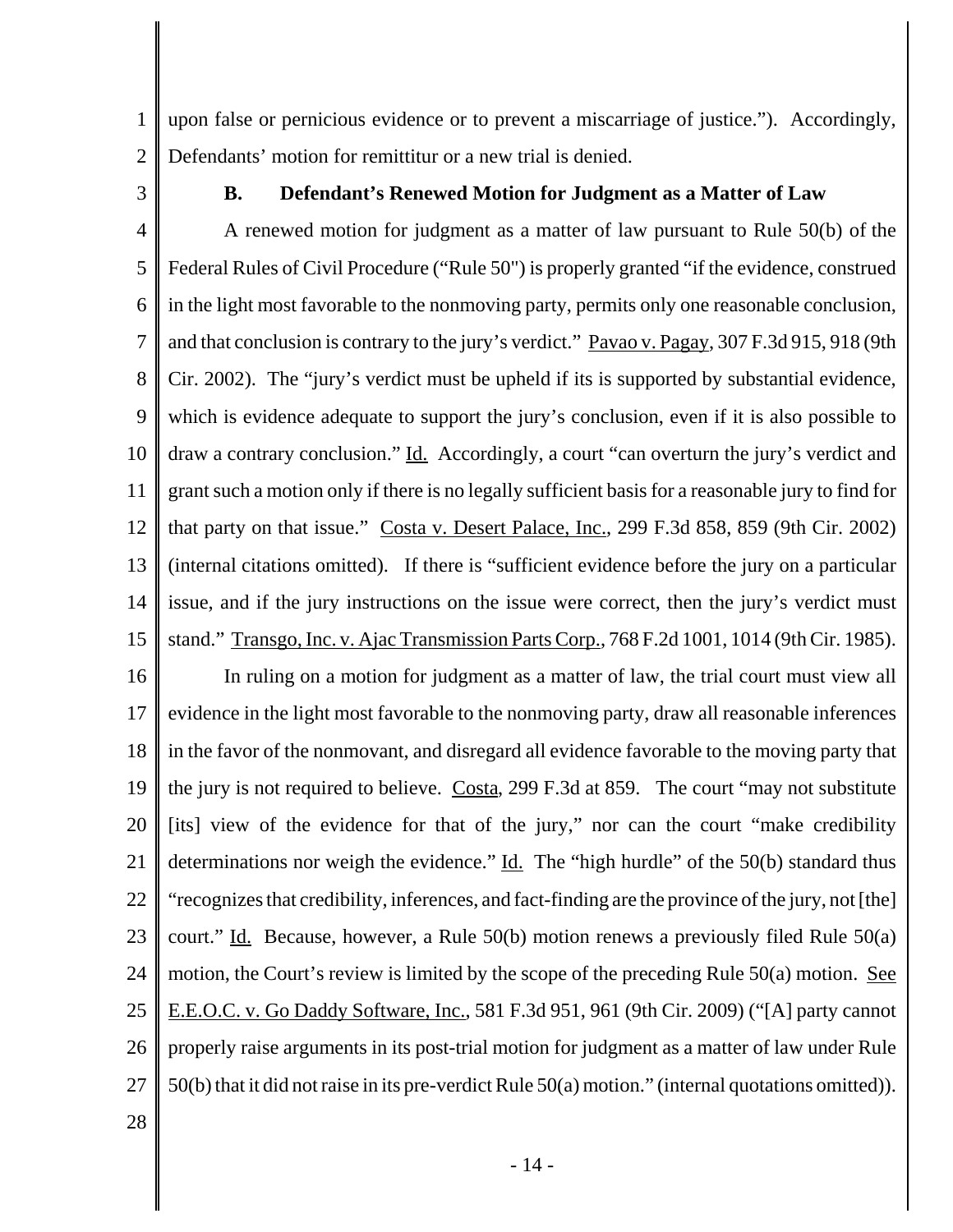1 2 3 4 5 6 7 8 9 10 11 12 13 14 15 16 In their second motion, pursuant Rule 50, Defendants request that the Court set aside the jury's verdict and enter judgement as a matter of law for Defendants. It is not clear, however, as to what issues Defendants' motion is directed, as the only mention of Rule 50 is in a single paragraph at the end of the motion that merely recites the Rule 50 legal standard. That being said, and has been discussed with regards to Defendants' Daubert arguments, many of the arguments made in both the first and second motions read as if brought under Rule 50. These motions contain numerous challenges to the sufficiency of the evidence and requests for judgment as a matter of law. For example, in their first motion Defendants challenged the evidence given by Mr. Freed (these challenges have already been discussed), alleged numerous bases on which the jury's awards are unsupported by evidence, and mention estoppel. In its second motion, Defendants made many of the same arguments, adding a claim under **Daubert** Whatever their respective merits, these claims must fail, as they are procedurally barred by Defendants' failure to raise them in a Rule 50(a) motion. Go Daddy Software, 581 F.3d at 961. And, even if not procedurally barred, Defendants' claims do not present a sufficient basis to grant any relief pursuant to Rule 50. Defendants request for relief pursuant to Rule 50 is denied.

17 18

#### **III. PLAINTIFF'S MOTION FOR AN AWARD OF INCREASED DAMAGES AND PROFITS**

19 20 21 22 23 24 25 26 The Court next turns to Plaintiff's Motion for an Award of Increased Damages and Profits. Pursuant to § 35(a), Plaintiff asks this Court to increase the amount of profits awarded by the jury and treble the actual damages award. See 15 U.S.C. 1117(a) ("In assessing damages the court may enter judgment, according to the circumstances of the case, for any sum above the amount found as actual damages, not exceeding three times such amount."); <u>id.</u> ("If the court shall find that the amount of the recovery based on profits is either inadequate or excessive the court may in its discretion enter judgment for such sum as the court shall find to be just, according to the circumstances of the case."). The Court will address profits, before moving on to actual damages.

27

/ / /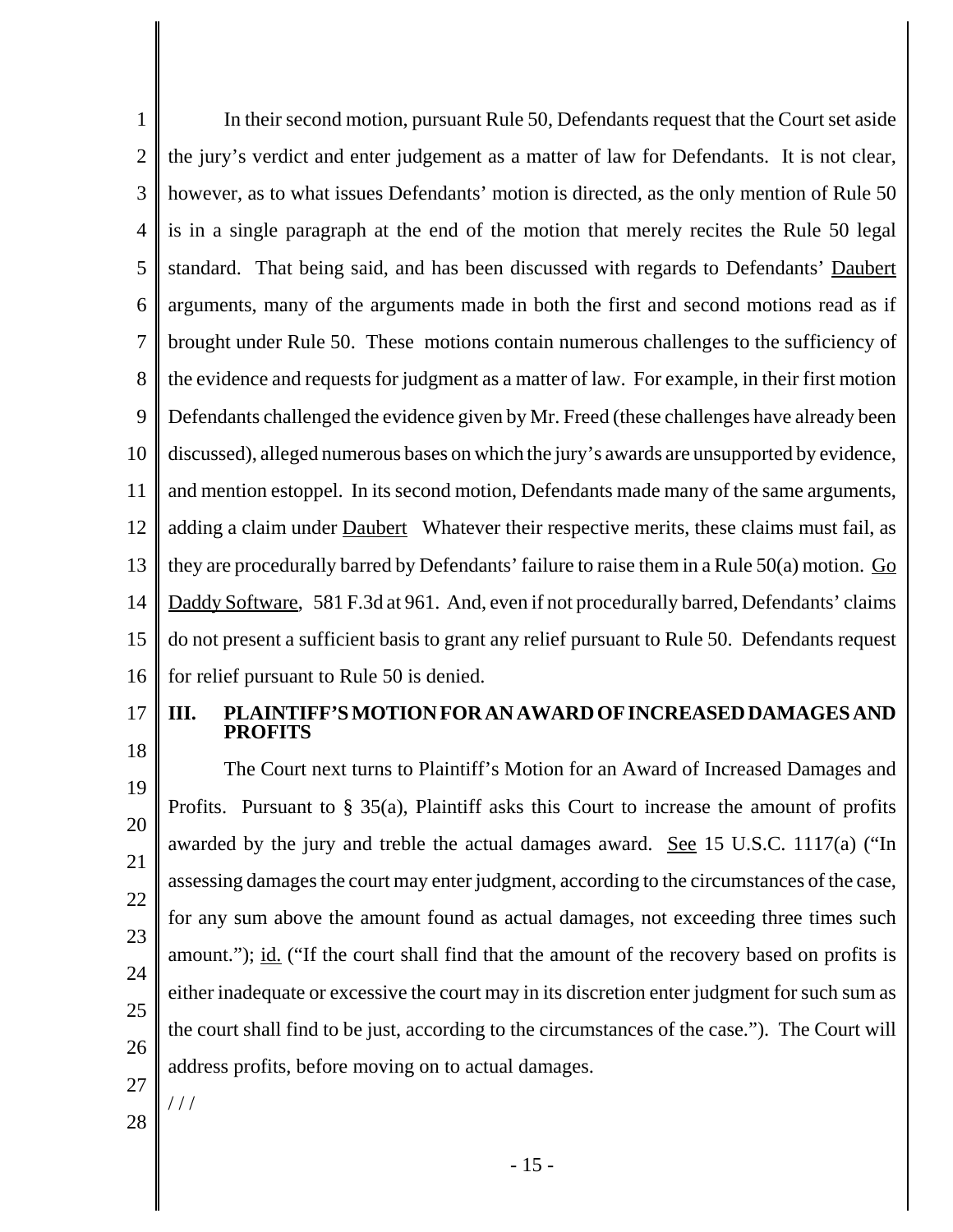#### **A. Profits**

1

2 3 4 5 6 7 8 9 10 11 12 Plaintiff's Motion is predicated, at least in part, on a statement this Court made in its Summary Judgement Order: "the Court agrees with Defendants that in the absence of bad faith and willful infringement (which has yet to be determined), the Court should limit Plaintiff's recovery to those profits obtained from Defendants' business operations in Arizona, i.e. Defendants' Arizona-related sales."6 Because the jury determined that Defendants' actions with respect to Plaintiff's false advertising and trademark infringement were committed wilfully, Plaintiff now requests that this Court increase the jury's award of profits on its trademark and false Advertising claims, taking into account sales made by the Defendants unrelated to its infringement of Skydive Arizona (i.e. their non-Arizona profits). Accordingly, this Court must determine whether additional profits should be awarded as to both Plaintiff's trademark infringement and false advertising claims.

13 14 15 16 17 18 19 20 As an initial matter, this Court must determine how much in profits should be awarded to Plaintiff on its Lanham Act § 43(a) claim (false advertising). At trial, the jury was not asked to decide the amount of Arizona-based profits Defendants' earned from their false advertising. Instead, that decision was left with this Court. At oral argument, however, Plaintiff argued that the jury's determination regarding the amount of profits Defendants' earned by infringing Plaintiff's trademark—\$2,500,004—should inform the Court's decision regarding the proper amount of profits that should be awarded. The Court agrees; Plaintiff proved gross profits and Defendants did not and have not put on evidence distinguishing

21

22 23 24 25 26 27 28 <sup>6</sup>The jury instructions directed that the jury could award Plaintiff profits based on Defendants' infringement of the Skydive Arizona trademark, not just for Defendants' Arizona related sales. This change from the Court's Summary Judgement Order reflected testimony that came out during trial which showed that Defendants' targeted customers in Nevada and sent them to dive centers in Arizona. Thus, even though the sale made by Defendants was not directly attributable to the state of Arizona, it still could properly be considered to have been made based on an infringement of Plaintiff's trademark. Similarly, trial testimony also demonstrated that Plaintiff garners many of its sales from out-of-state customers hoping to make their first skydive at Skydive Arizona. The Court concluded it was possible, therefore, that Defendants' infringement could affect persons located in states that are not in close proximity to Arizona.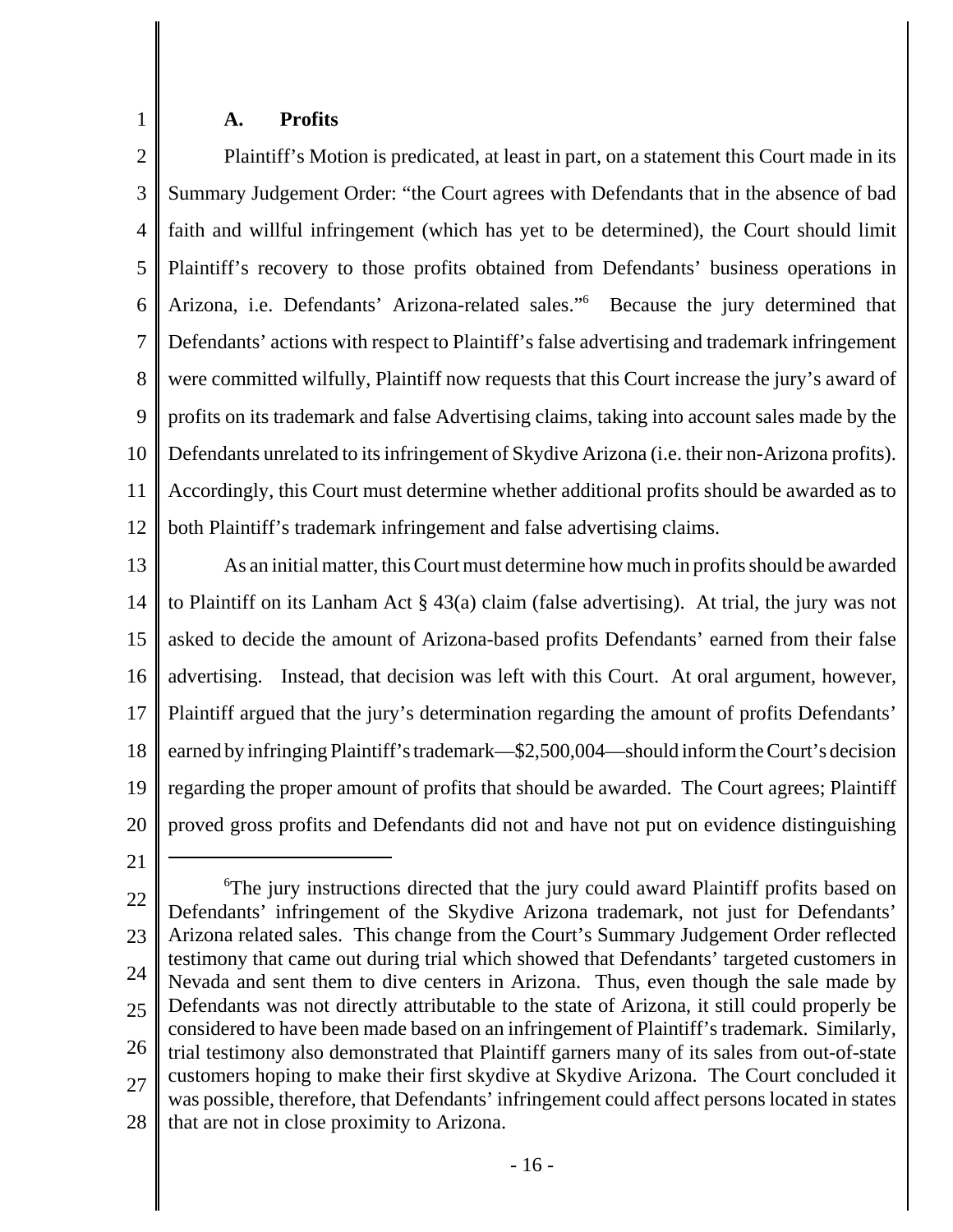1 2 3 4 between profits they earned from the infringement versus the false advertising. Accordingly, it will follow the Jury's decision and award Plaintiff \$2,500,004 in Defendants' profits on its false advertising claim.<sup>7</sup> The Court now must turn to Plaintiff's request for an award of additional profits.

5 6 7 8 9 10 11 12 13 14 15 As explained at oral argument, the post trial motions filed by the Parties have given the Court an opportunity to reexamine the legal basis for its conclusion regarding profits made during the summary judgment phase of this trial. In that order, the Court seemed to suggest that under a theory of deterrence, if Plaintiff proved willfulness, Plaintiff would be entitled to an accounting of Defendants' nationwide profits, i.e. profits earned by Defendants not attributable to Defendants' infringement of Skydive Arizona or acts of false advertising directed towards Skydive Arizona. Having further considered the applicable law, the Court suggested that an accounting of Defendants' nationwide profits is not appropriate. Quite simply, the Court cannot increase the profits awarded in this case based on profits earned by the Defendants that are not related to this case and were not proven during the course of this litigation.

16 17 18 19 20 21 22 23 24 As the Ninth Circuit has explained on numerous occasions, the purpose of an accounting is to remove the economic incentive to violate the Lanham Act by making violations of the Act unprofitable. Polo Fashions, Inc. v. Dick Bruhn, Inc., 793 F.2d 1132, 1135 (9th Cir.1986) (noting that the purpose of § 35(a) is to "take all the economic incentive out of trademark infringement."); Playboy Enters., Inc. v. Baccarat Clothing Co., Inc., 692 F.2d 1272, 1274 (9th Cir. 1982) (**"**the trial court's primary function should center on making any violations of the Lanham Act unprofitable to the infringing party."); See Maier Brewing Co. v. Fleischmann Distilling Corp., 390 F.2d 117, 123 (9th Cir. 1968) ("It would seem fairly evident that the purposes of the Lanham Act can be accomplished by making acts of

<sup>26</sup> 27 28 <sup>7</sup>Plaintiff conceded at oral argument that it was not seeking a double recovery of profits and that any award of Defendants' profits made by this Court based upon the false advertising claim, up to \$2,500,004, would be treated as indivisible from the \$2,500,004 in Defendants' profits awarded to Plaintiff on its claim for trademark infringement.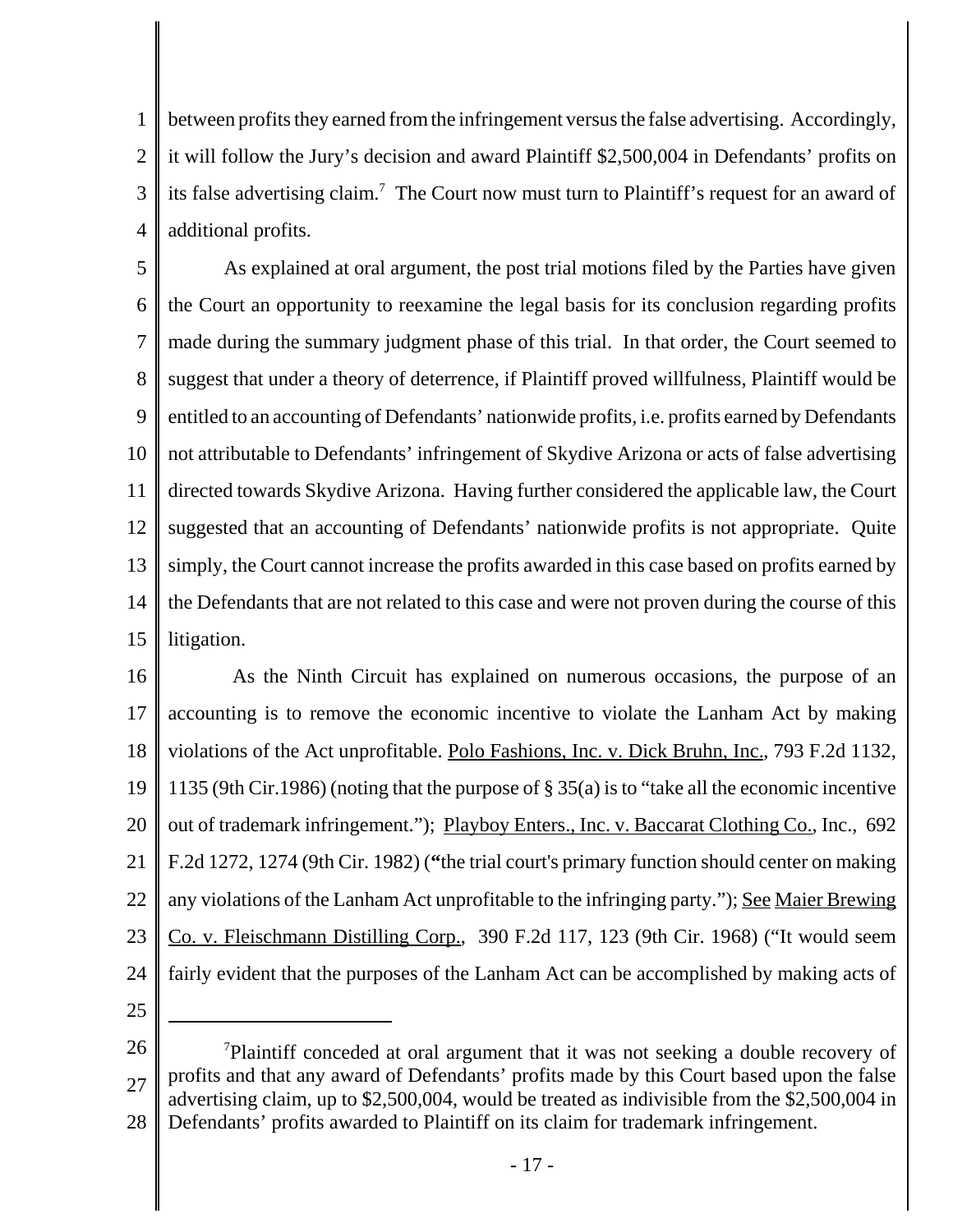1 2 3 4 5 6 7 deliberate trade-mark infringement unprofitable."). Plaintiff argues that in order to make sure Defendants do not profit from their violations of the Lanham Act, this Court must disgorge profits that Defendants earned through conduct carried out in other states and directed towards other companies and individuals because that conduct is similar to conduct constituting the Lanham Act violations committed against Plaintiff. In other words, Plaintiff contends that Section 35(a) permits this Court to make Defendants entire business scheme unprofitable, not just the violations for which Defendants have been found liable.

8 9 10 11 12 13 14 15 16 17 18 19 20 21 22 23 Plaintiff's argument is primarily supported by citation to the Ninth Circuit's decision in Maier. Maier, however, does not support the type of accounting sought by Plaintiff. Prior to Maier, trial courts only granted an accounting of profits in direct competition cases; cases where a defendant's profits served as a rough proxy for a plaintiff's lost profits. See Maier, 390 F.2d at 121–22. In non-competition cases, where a defendant's use of the trademark did not cause plaintiff to lose profits, a plaintiff's avenues for relief were limited to actual damages, which can be very difficult to prove, and an injunction. Id. As a result, defendants were often able profit from the use of another's mark. Id. Thus, when the Maier court stated that "it is fairly apparent that the use of an accounting of profits solely as a means of compensating the trade-mark registrant for sales which have been diverted to the infringer is somewhat less than wholly effective in fulfilling the goals of the Lanham Act" it was referring to cases involving non-competing parties. Id. at 123. To remedy this situation, the Maier court adopted unjust enrichment as a new rationale for granting an accounting of profits, recognizing that trademarks have inherent value that should be protected even when the infringement does not cut into the trademark owners profits.<sup>8</sup> Id. ("In the case where there is direct competition between the parties, [the goals of the Lanham Act] can be

24

<sup>26</sup> 27 28 <sup>8</sup>Generally, an award of profits based on unjust enrichment is granted "only in those cases where the infringement is willfully calculated to exploit the advantage of an established mark." Lindy Pen Co., Inc. v. Bic Pen Corp., 982 F.2d 1400, 1405 (9th Cir. 1993)(internal quotation omitted). In this case, the jury concluded that Defendants' acts of false advertising and trademark infringement were committed wilfully.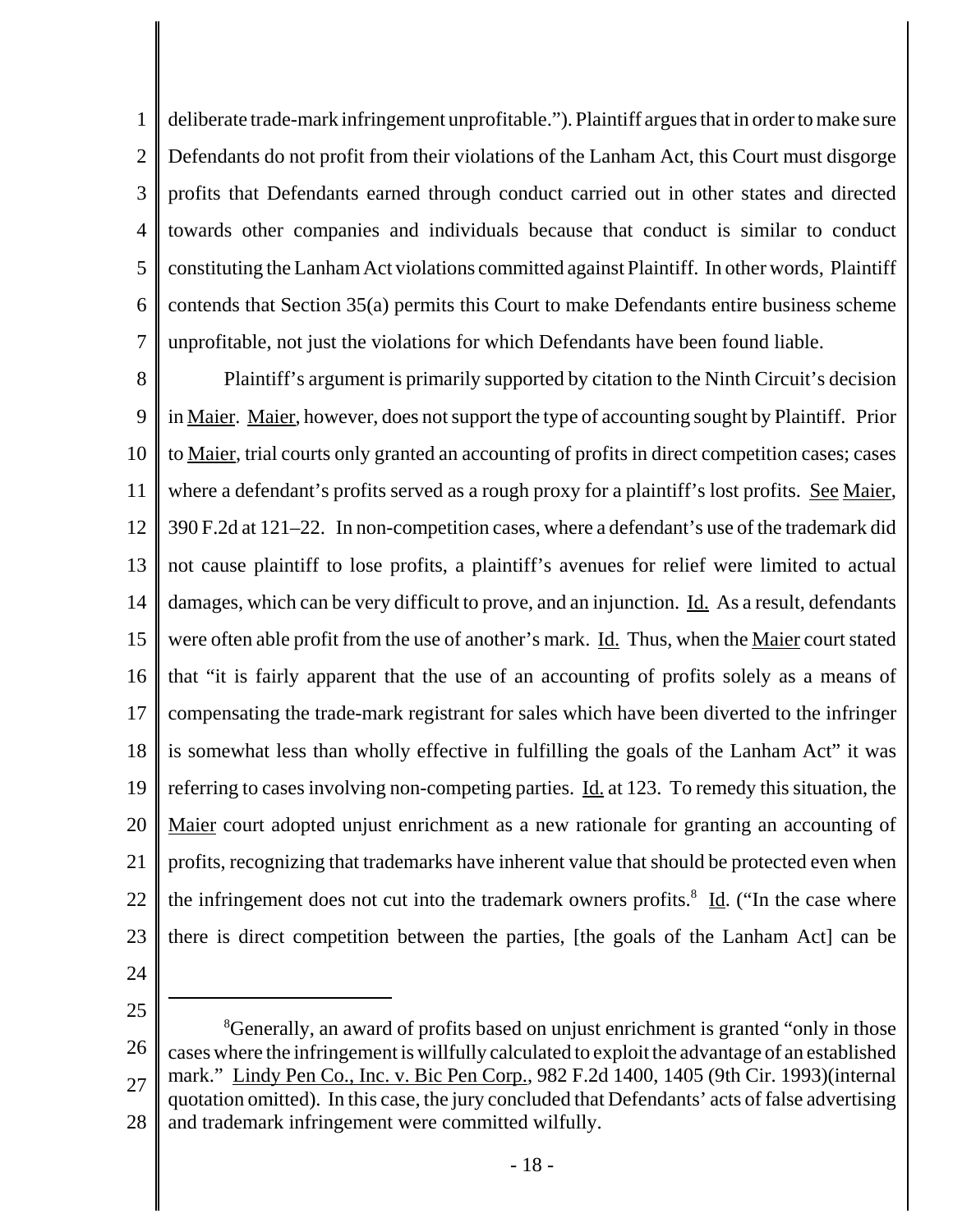1 2 3 4 5 accomplished by an accounting of profits based on the rationale of a returning of diverted profits. In those cases where there is infringement, but no direct competition, this can be accomplished by the use of an accounting of profits based on unjust enrichment rationale.") Nowhere in its opinion, however, did the Maier court purport to expand the definition of profits to include profits earned independent of the infringement.

6 7 8 9 10 11 12 13 14 15 16 17 18 19 20 21 22 23 24 25 26 Accordingly, whether an accounting is granted under a diverted profits or unjust enrichment rationale, Plaintiff is still only entitled to profits the Defendants earned as a result of their infringing activity. This conclusion is supported by the Ninth Circuit's decisions in Polo Fashions, Inc. v. Dick Bruhn, Inc., 793 F.2d 1132 (9th Cir.1986), and Playboy Enterprises, Inc. v. Baccarat Clothing Co., Inc., 692 F.2d 1272 (9th Cir. 1982). In Polo Fashions the Ninth Circuit increased an award of profits because the trial court's decision left the defendant with \$8,820 in profits from its violation of the Lanham Act. 793 F.2d at 1135. The Polo Fashions Court, however, only increased the profits award by \$8,820, the exact amount necessary to make the defendant's violation unprofitable and, as the Court put it, "remove the incentive [to violate the Lanham Act]." Id. In so doing, the court did not suggest it had the authority to award more than \$8,820 as a means to deter the defendant's conduct. Similarly, in Playboy Enterprises, the court noted that, when determining how much to access in profits, trial courts should ask themselves, "[w]ould a profit seeking businessperson, not unwilling to violating federal law, pay ten cents to make one dollar?" 692 F.2d at 1275. Despite Plaintiff's contentions, this quote does not support awarding profits beyond those derived from infringement. On the contrary, the Court was referring to the fact that "the appropriate computation yields a profits award of \$120,000 in contrast to the trial court's \$12,750 remedy." Id. Plainly, then, the Playboy Enterprises court was not implying that a trial court can award an amount of profits greater than the amount attributable to the infringement. Instead, it took issue with the fact that the trial court's decision allowed the defendant to profit from its Lanham Act violation.

27 28 In sum, no matter what rationale is employed, this Court may only award profits the Defendants earned by violation the Lanham Act. In the instant case, the jury found that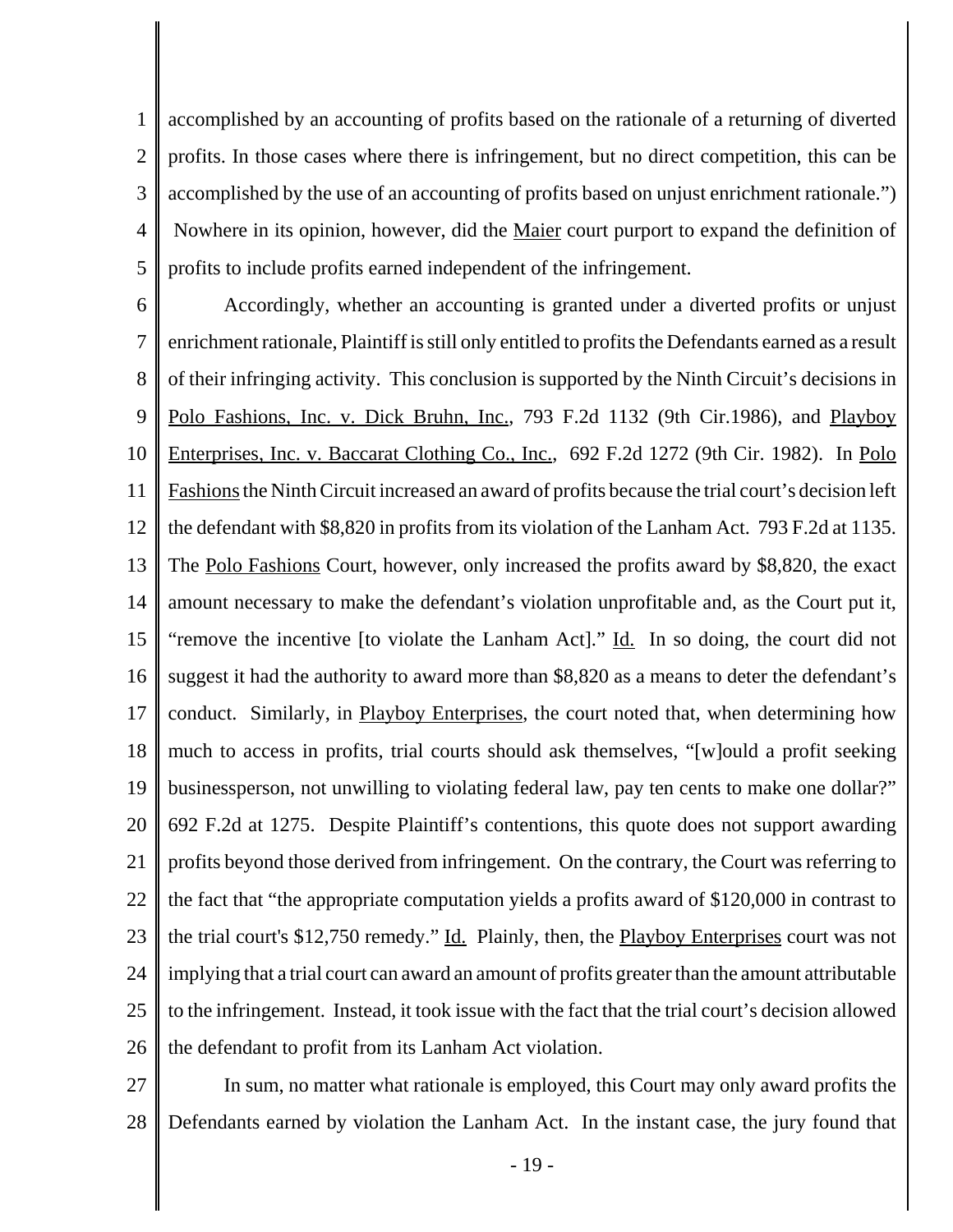1 2 3 4 5 6 7 8 9 Defendants violated the Lanham Act by infringing Plaintiff's Skydive Arizona trademark, and this Court granted Summary Judgment in favor of Plaintiff on its false advertising claim based on Defendants' use of a website for "Arizona Skydiving," and other websites for fictitious skydiving centers in Phoenix, Tempe, Scottsdale, Mesa, Glendale, Yuma, Flagstaff, Chandler, Peroria, and Tucson, i.e. its Arizona-related activity. At oral argument, Plaintiff seemed to concede, correctly, that this Court could not rightfully increase the amount of profits awarded on its trademark infringement claim. Plaintiff argued strenuously, however, that the false advertising claim was different and additional profits could be awarded. This Court, however, is not convinced.

10 11 12 13 14 15 16 17 18 19 20 21 22 23 24 25 26 Regarding the false advertising claim, Plaintiff contends that in other states throughout the country, Defendants have engaged in conduct nearly identical to the conduct that resulted in this Court finding Defendants liable for false advertising. Plaintiff claims a further award of profits is warranted because Defendants' similar conduct has harmed Plaintiff on the occasions when it has loaned its planes to skydiving drop zones in those other states. Plaintiff's contentions concerning Defendants' conduct outside of or not directed at its business operations in Arizona cannot justify a further award of profits. Plaintiffs have only proven Lanham Act violations as to Defendants' Arizona websites. As explained above, it would be entirely improper to deprive Defendants of profits earned for conduct that has not been proven to violate the Lanham Act. Plaintiff's arguments to the contrary are predicated on what this Court has already determined is Plaintiff's misapplication of Maier. Additionally, to the extent the Plaintiff believes it proved liability at the post-trial proceeding held on March 3, 2010, the Court finds that it would be improper to determine liability under the Lanham Act based merely on a post-trial proceeding. Any further award, then, would clearly constitute an impermissible penalty and go beyond this Court's mandate to make violations of the Lanham Act unprofitable. See 15 U.S.C. 1117(a) (noting that any award of profits " shall constitute compensation and not a penalty.").

27 28 In sum, because the jury instructions directed the jury to award all profits based on the infringement of Skydive Arizona, which Plaintiff concedes is the same amount as the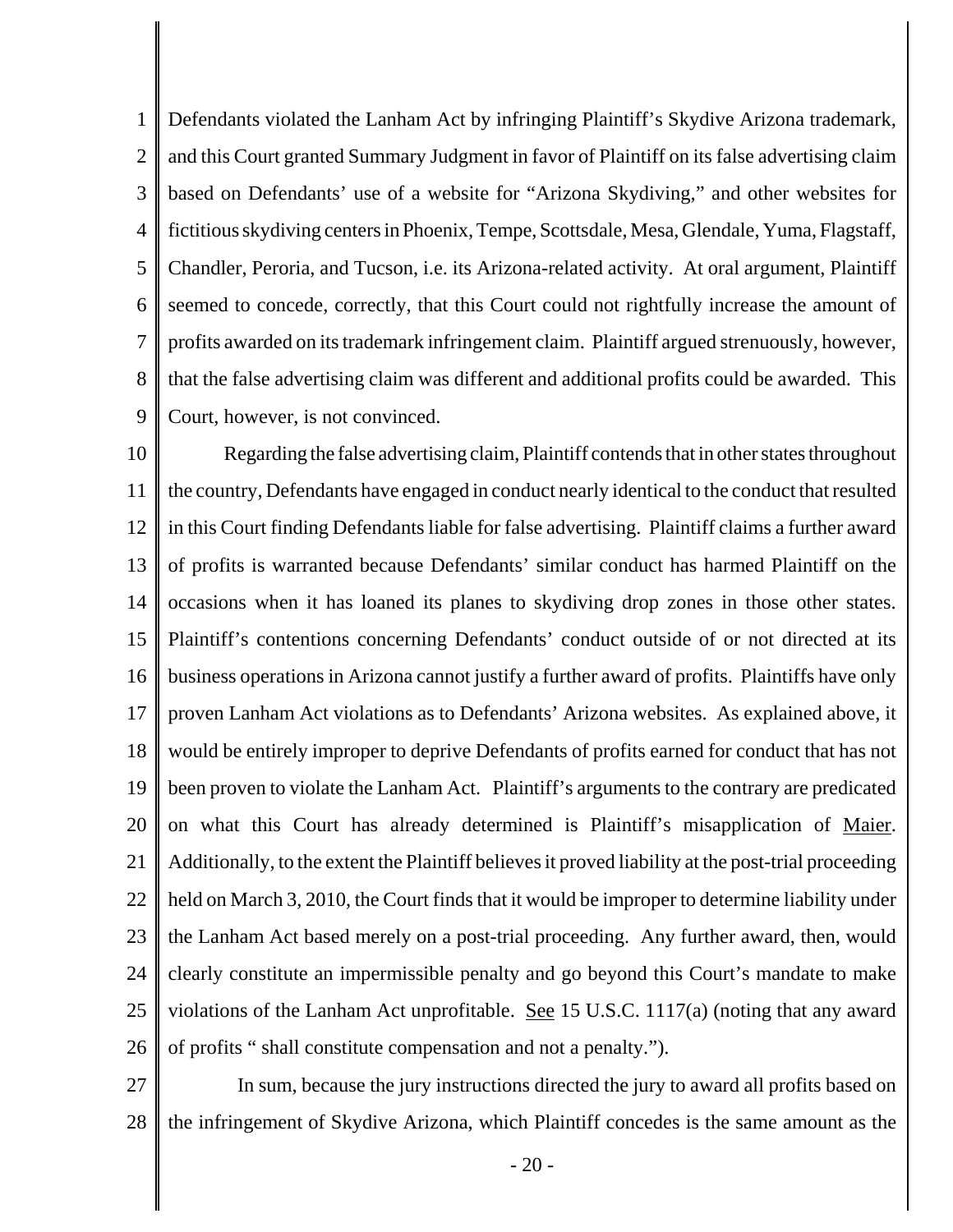1 2 profits it made from its false advertising, there are no more profits left from which an award may properly granted. Accordingly, Plaintiff's motion for increased profits is denied.

3

#### **B. Actual Damages**

4 5 6 7 8 9 10 Section 35(a) permits this Court to increase actual damages up to three times the amount awarded by the jury. See 15 U.S.C. 1117(a) ("In assessing damages the court may enter judgment, according to the circumstances of the case, for any sum above the amount found as actual damages, not exceeding three times such amount."). Such an award, however, is never automatic and is dictated by equitable concerns. See Lindy Pen Co., 982 F.2d at 1405, 1409. In its discretion, the Court finds that the circumstances of this case warrant an increased award of damages.

11 12 13 14 15 16 17 18 19 20 21 22 23 24 25 26 27 28 Although willfulness is not a prerequisite for increasing an award of actual damages, the Court notes the jury's finding of willfulness to emphasize the purposely deceitful nature of the Defendants' conduct in this case. Plaintiff introduced evidence and elicited testimony showing that numerous parties, including the United States Parachute Association (USPA), Betsy Barnhouse, and Al Gramando, contacted and asked Defendants to cease their deceptive advertising practices, but Defendants ignored those requests, choosing instead to continue their profitable scheme, even bragging that no one could stop them. Regarding the trademark claim, Plaintiff introduced a substantial amount of evidence showing that Defendants knew about Skydive Arizona before they infringed its trademark and utilized that trademark to confuse potential customers into doing business with Defendants, even going so far as to instruct phone operators to answer affirmatively if a caller asked if he or she was speaking with Skydive Arizona. And, based on their testimony in this case, the Court finds that Defendants completely fail to appreciate or accept the wrongfulness of their conduct. Defendants seeming disregard for the people they harmed or the reputation they sullied, convinces this Court that an increase in the amount of actual damages is proper and, as a result, will double each damage award. Accordingly, the judgement will reflect an award of \$5,000,000 in actual damages on Plaintiff's trademark claim and \$2,000,000 in actual damages on Plaintiff's false advertising claim.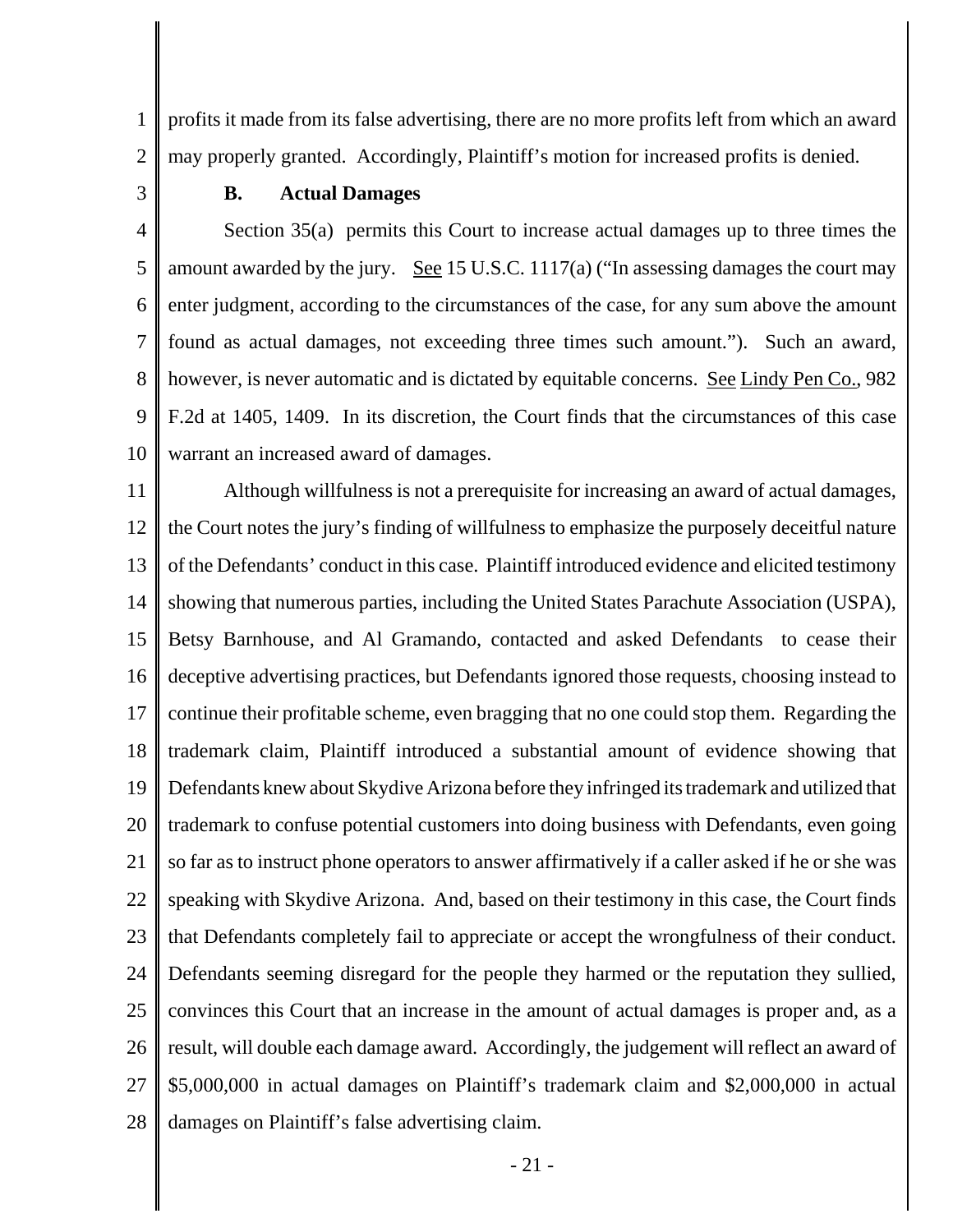#### 1 **IV. Attorney's Fees**

2 3 4 5 6 7 8 9 10 "The Lanham Act permits an award of attorneys' fees to the prevailing party in 'exceptional cases.'" Gracie v. Gracie, 217 F.3d 1060, 1068 (9th Cir. 2000) (quoting 15 U.S.C. § 1117(a) ("The court in exceptional cases may award reasonable attorney fees to the prevailing party.")). "While the term 'exceptional' is not defined in the statute, generally a trademark case is exceptional for purposes of an award of attorneys' fees when the infringement is malicious, fraudulent, deliberate or willful."Id. (quoting Lindy Pen Co., Inc. v. Bic Pen Corp., 982 F.2d 1409 (9th Cir.1993)). Accordingly, a district court's decision to award attorneys' fees "flows quite naturally from the jury's finding of willful infringement and the legal standard for "exceptional cases" under § 1117." Id.

11 12 13 14 15 16 17 18 19 20 21 22 23 In opposition to Plaintiff's motion, Defendants argue that intentional infringement in insufficient to sustain an award of attorneys' fees. This proposition is not without merit, but it is besides the point. see Watec Co., Ltd. v. Liu, 403 F.3d 645, 656 (9th Cir. 2005) (holding that a jury finding on intentional infringement "does not necessarily equate with the malicious, fraudulent, deliberate or willful conduct"). In this case, unlike in Watec, the jury specifically determined that Defendants' willfully violated Lanham Act sections 43(a) and 32. And, this Court has no trouble concluding that the Jury's conclusions regarding willfulness are amply supported by the record. See Sealy, Inc. v. Easy Living, Inc., 743 F.2d 1378, 1384 (9th Cir.1984) (affirming entitlement to attorney's fees where record contained evidence of intent to deceive consumers). As the Court explained when discussing its decision to increase Plaintiff's actual damage award, the conduct for which Defendants were found liable is particularly egregious. Accordingly, this Court finds this is an exceptional case under section § 35(a) for which an award of attorney's fees is appropriate.

24 25 26 27 28 Additionally, the Court will allow Plaintiff to recover attorney's fees for their time spent preparing to defend against Defendants' counterclaims. On the first day of trial Defendants informed this Court and Plaintiff for the first time that they might drop their counterclaims against Plaintiff. Only after both Parties made their opening statements, in which the Parties discussed the counterclaims, did Defendants' elect to drop those claims.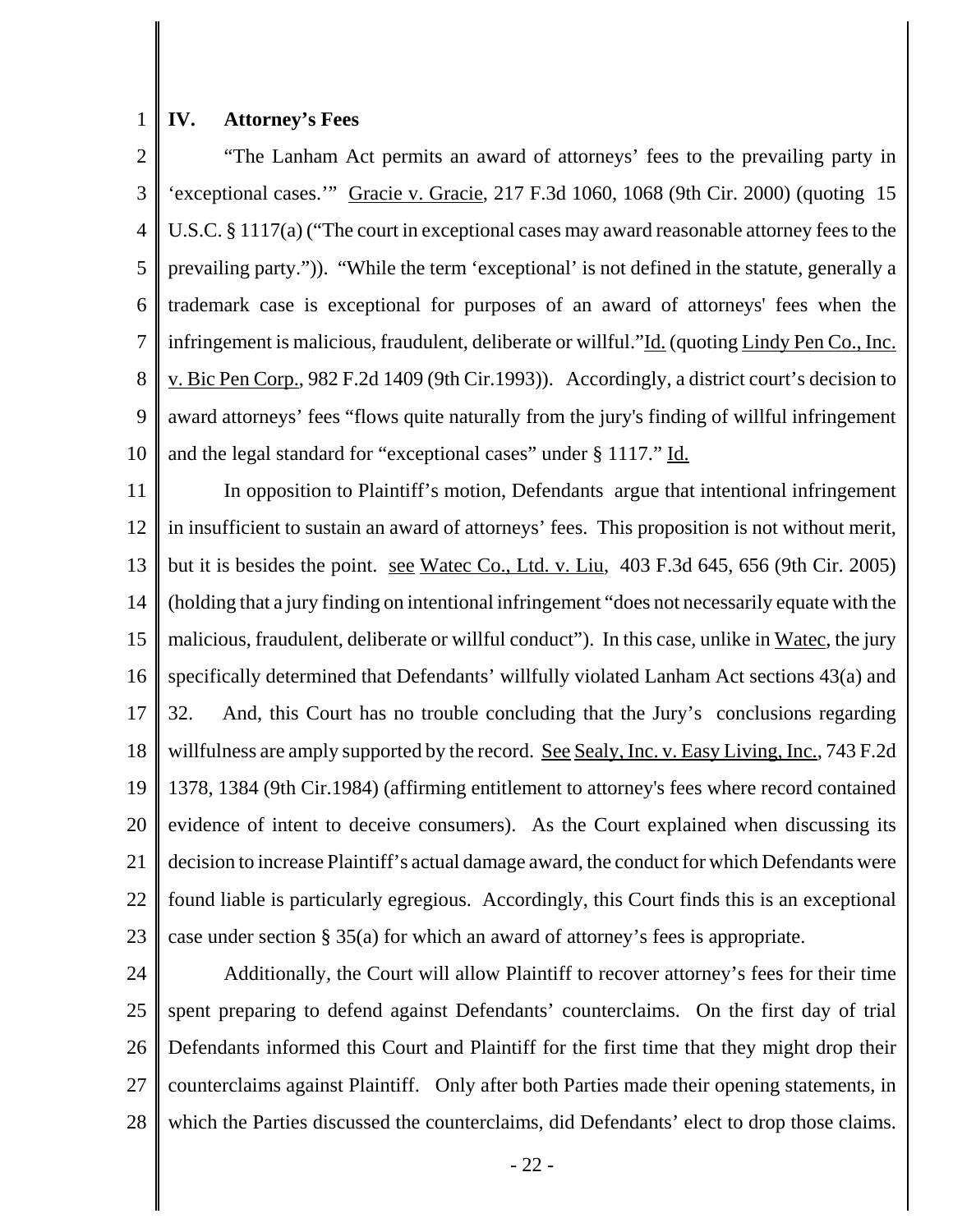1 2 3 4 5 6 7 Defendants claim they dropped their counterclaims because this Court indicated that defense counsel's opening statement had opened the door to evidence which might prejudice Defendants' ability to defend against Plaintiff's claims. Defendants knew of this risk, however, long before trial, admitting in their responsive briefing that the Court informed them during oral argument held on May 20, 2009, that Plaintiff's introduction of certain outof-state information would be determined by what the Defendants' attempted to introduce at trial.

8 9 10 11 12 13 14 15 16 17 This Court is not satisfied by Defendants' explanation of their decision as mere trial strategy. After oral argument in May, 2009, Defendants had enough information to determine if the risk of continuing with their counterclaims—the possible introduction of prejudicial evidence—outweighed the possible reward. A decision to drop the counterclaims then would have been strategy. By delaying until the very last second, Defendants appear to have treated their counterclaims as a bargaining chip or tool to leverage a better outcome against Plaintiff, only dropping the claims when it became one hundred percent obvious their gambit had not paid off. Defendants' delay assuredly caused Plaintiff to incur numerous trial preparation expenses that could have been avoided, and the Court notes, wasted valuable judicial resources.

18 19 20 21 22 23 24 25 26 It appears that Defendants' conduct was, at least in part, gamesmanship meant to stymie Plaintiff's successful prosecution of its Lanham Act claims. Such misconduct constitutes grounds for finding a case exceptional and awarding attorney's fees pursuant to Section 35(a). <u>See Patsy's Brand, Inc. v. I.O.B. Realty, Inc.</u>, 317 F.3d 209, 222 (2d. Cir. 2003) (noting that "misconduct in the course of trademark litigation [can] support an award of attorney's fees"). Accordingly, this Court will allow Plaintiff to recover attorney's fees expended in defending against Defendants' counterclaim accrued after May 20, 2009, the time at which Defendants could strategically have determined that the risk of continuing with their counterclaims was not worth the potential reward.

27 28 After judgment is entered, in accordance with LRCiv. 54.2, Plaintiff is directed to file its memorandum in support of its fees request within 60 days of the entry of judgment. This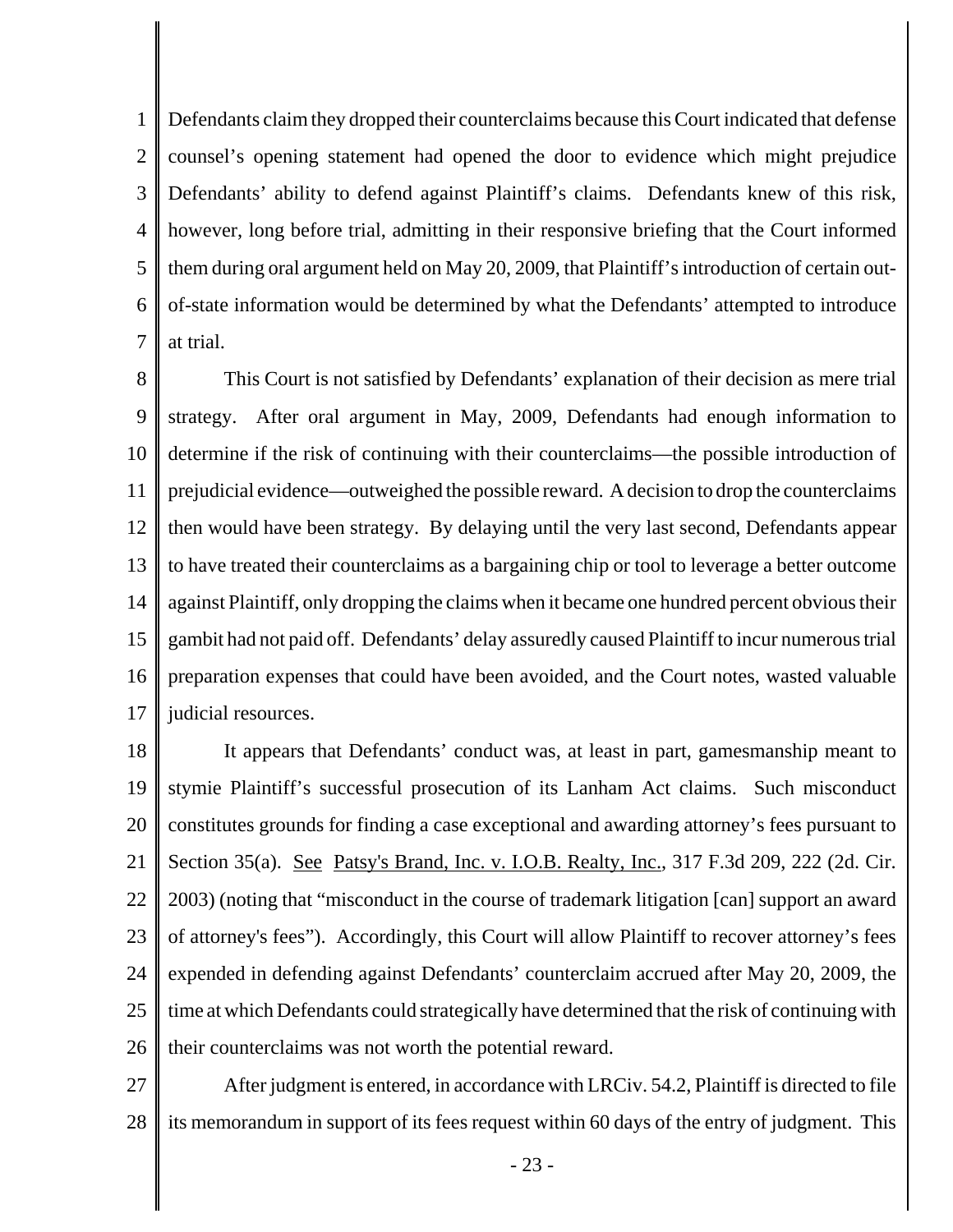| 1              | filing should identify and allocate to the greatest extent possible, in detail, the amount of |
|----------------|-----------------------------------------------------------------------------------------------|
| $\overline{2}$ | money Plaintiff's attorneys charged to Plaintiff for work done on the Lanham Act claims for   |
| 3              | false advertising and trademark infringement, as well as any fees incurred in defending       |
| $\overline{4}$ | against Defendants' counterclaims incurred after May 20, 2009. The Court reminds Plaintiff    |
| 5              | that it will only compensate it for reasonable costs, and that "[t]he Court's directive to    |
| 6              | present evidence of [its] just costs and expenses [is] not an invitation to indulge in        |
| $\overline{7}$ | overreaching." See Mehney-Egan v. Mendoza, 130 F. Supp. 2d 884, 885 (E.D. Mich. 2001).        |
| 8              | Accordingly,                                                                                  |
| 9              | <b>IT IS HEREBY ORDERED</b> denying Defendants' Motion to Reduce Jury Verdict.                |
| 10             | (Dkt. #376)                                                                                   |
| 11             | IT IS FURTHER ORDERED denying Defendants' Motion for Judgement not                            |
| 12             | Withstanding the Verdict, Accounting, Remittitur, or in the Alternative, a New Trial. (Dkt.   |
| 13             | #395).                                                                                        |
| 14             | IT IS FURTHER ORDERED granting Plaintiff's Motion for Attorney Fees                           |
| 15             | pursuant to 15 U.S.C. §1117. (Dkt. #371). Plaintiff is directed to filed a memorandum in      |
| 16             | support of its fees request within 60 days of the entry of judgment.                          |
| 17             | <b>IT IS FURTHER ORDERED</b> granting in part and denying in part Plaintiff's Motion          |
| 18             | for an Award of Increased Damages and Profits. (Dkt. #396). The Court grants Plaintiff's      |
| 19             | request for an award of increased damages, but denies Plaintiff's request for an award of     |
| 20             | increased Profits.                                                                            |
| 21             | //                                                                                            |
| $22\,$         |                                                                                               |
| 23             |                                                                                               |
| 24             |                                                                                               |
| 25             |                                                                                               |
| 26             |                                                                                               |
| 27             |                                                                                               |
| $28\,$         |                                                                                               |